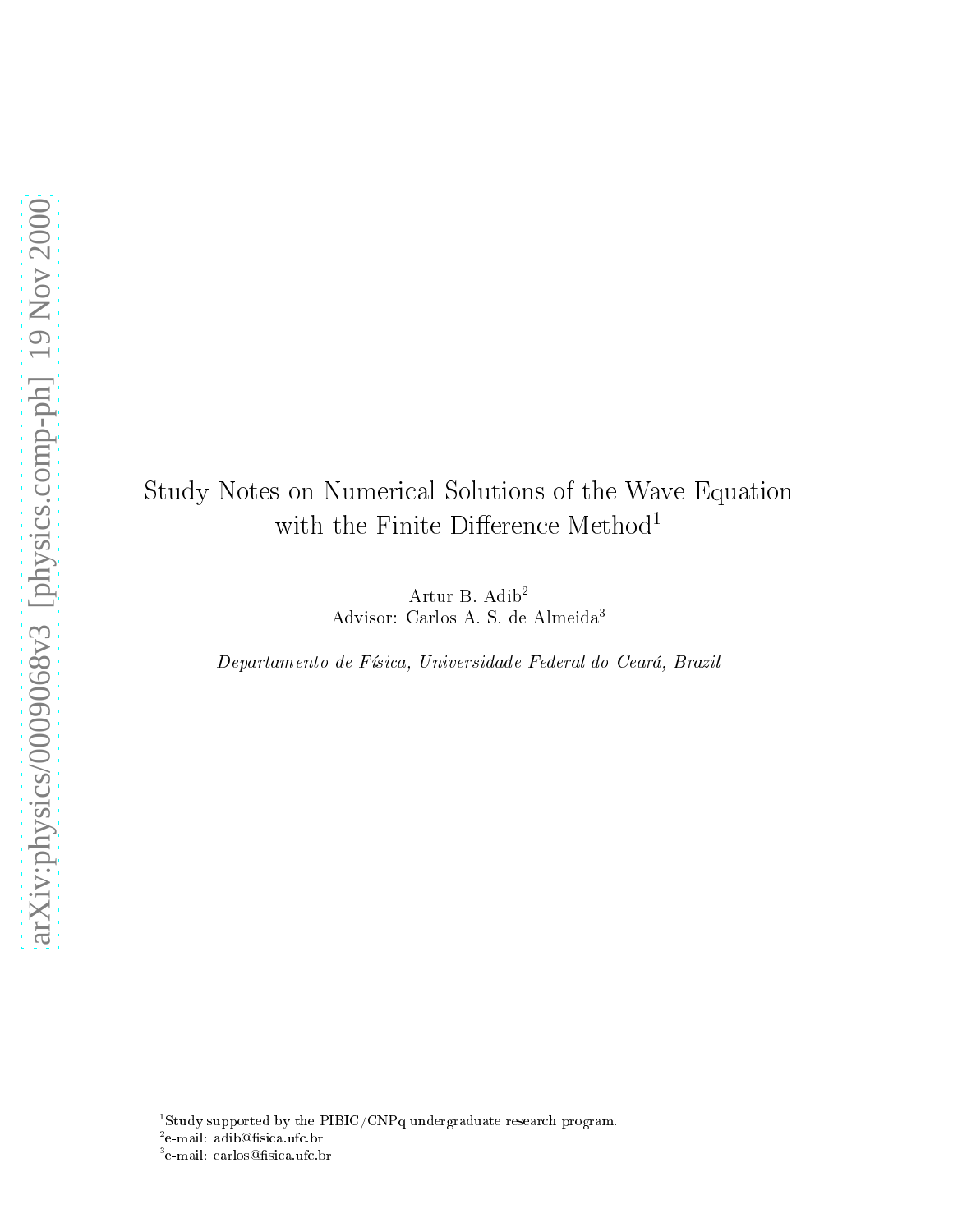## Prefa
e

The simulation of the dynamics of classical field theories is currently gaining some attention from the high-energy community, mainly in the context of statistical field theory. Recent papers show that, in some particular but important conditions, *classical* field theories are a very good approximation to the *quantum* evolution of fields at finite temperature (see, for instance,  $[1,$  $[1,$ [2](#page-19-0)). Also, in the context of condensed-matter systems, the dynamics of effective classical fields has proven to be a very efficient tool in describing both the equilibrium and non-equilibrium properties of systems such as ferromagnets [\[3](#page-19-0)]. In order to simulate these theories, they must be first discretized and cast on a lattice, a job far from trivial to do in a consistent manner [4]. After the discretization, the differential equations of motion transform themselves into  $finite$ dieren alle donne donne donne alle donne any sort of useful and useful above, all contexts above, and all cont is supposed to understand the basic foundations of the numerical method, the study of which is the ob je
tive of this monograph.

Following this motivation, I will present, in an introductory way, the Finite Difference method for hyperbolic equations, focusing on a method which has second order precision both in time and space (the so-called *staggered leapfrog* method) and applying it to the case of the 1d and 2d wave equation. A brief derivation of the energy and equation of motion of a wave is done before the numerical part in order to make the transition from the continuum to the lattice clearer.

To illustrate the extension of the method to more omplex equations, I also add dissipative terms of the kind  $-\eta\dot{u}$  into the equations. I also briefly discuss the von Neumann numerical stability analysis and the *Courant* criterion, two of the most popular in the literature. In the end I present some numerical results obtained with the leapfrog algorithm, illustrating the importance of the latti
e resolution through energy plots.

I have tried to collect, in a concise way, the main steps necessary to have a stable algorithm to solve wave-like equations. More sophisticated versions of these equations should be handled with care, and accompanied of a rigorous study of convergence and stability which could be found in the references cited in the end of this work.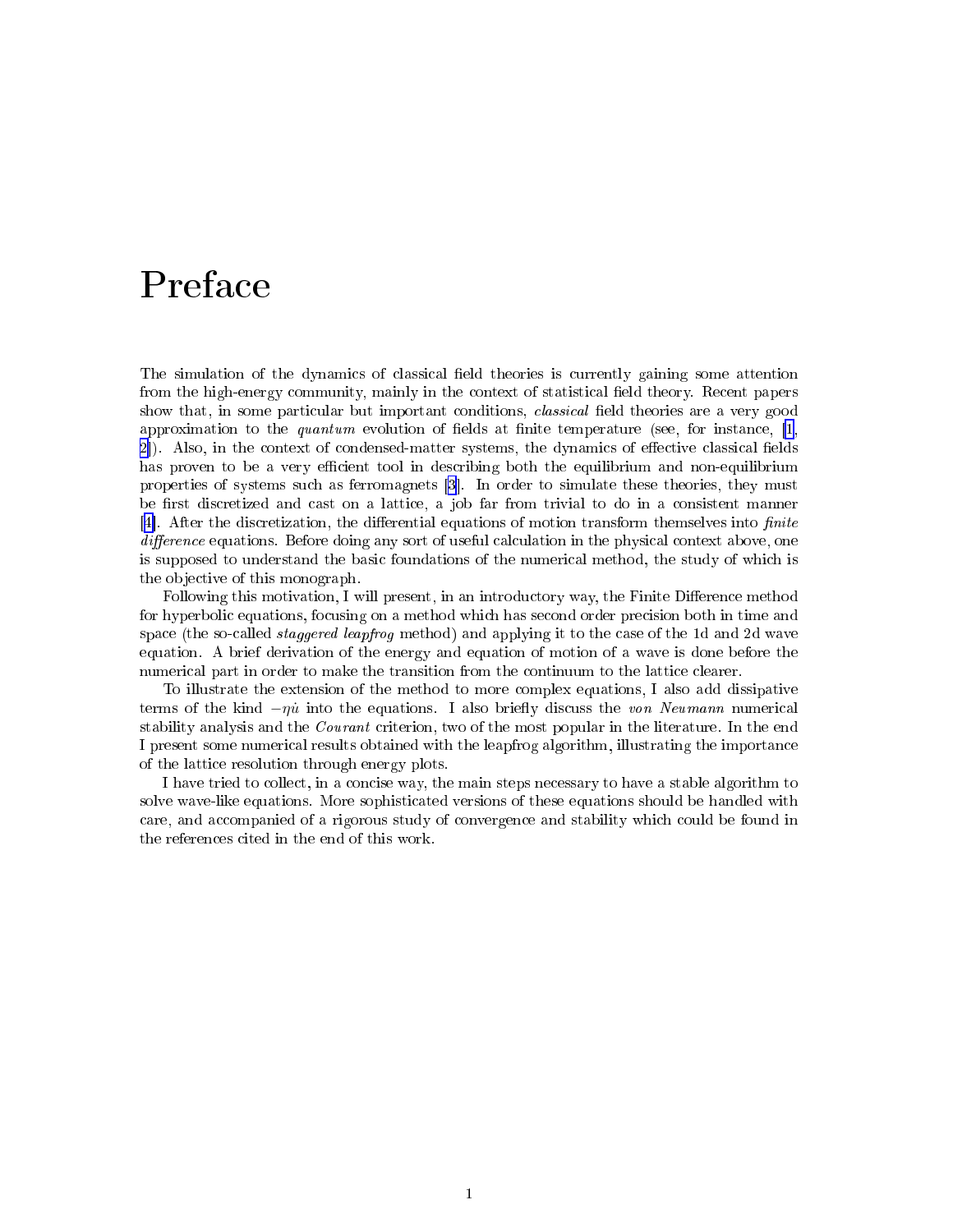## Content of the content of the content of the content of the content of the content of the content of the content of the content of the content of the content of the content of the content of the content of the content of t

| 1           |     | The Wave Equation                                                                                                                                                                                                                       | 3              |
|-------------|-----|-----------------------------------------------------------------------------------------------------------------------------------------------------------------------------------------------------------------------------------------|----------------|
|             | 1.1 |                                                                                                                                                                                                                                         | 3              |
|             | 1.2 | Waves in 1-dimension (the free string) $\ldots \ldots \ldots \ldots \ldots \ldots \ldots \ldots \ldots \ldots$                                                                                                                          | 3              |
|             |     | 1.2.1                                                                                                                                                                                                                                   | 3              |
|             |     | 1.2.2                                                                                                                                                                                                                                   | $\overline{4}$ |
|             | 1.3 | Waves in 2-dimensions (the free membrane) $\ldots \ldots \ldots \ldots \ldots \ldots \ldots \ldots$                                                                                                                                     | 5              |
|             |     | Equation of Motion entries in the contract of the contract of the Motion entries in the contract of the contract of the contract of the contract of the contract of the contract of the contract of the contract of the contra<br>1.3.1 | 5              |
|             |     | 1.3.2                                                                                                                                                                                                                                   |                |
| $\mathbf 2$ |     | <b>Finite Differences</b>                                                                                                                                                                                                               | 9              |
|             | 2.1 |                                                                                                                                                                                                                                         | 9              |
|             | 2.2 | Difference Equations we have also assessed by the contract of the contract of the contract of the contract of the contract of the contract of the contract of the contract of the contract of the contract of the contract of           | 10             |
|             | 2.3 |                                                                                                                                                                                                                                         | 11             |
|             | 2.4 | The Courant Condition (Albert 1999, 1999, 1999, 1999, 1999, 1999, 1999, 1999, 1999, 1999, 1999, 1999, 1999, 1999, 1999, 1999, 1999, 1999, 1999, 1999, 1999, 1999, 1999, 1999, 1999, 1999, 1999, 1999, 1999, 1999, 1999, 1999,           | 12             |
|             | 2.5 |                                                                                                                                                                                                                                         | 12             |
| 3           |     | Examples                                                                                                                                                                                                                                | 15             |
|             | 3.1 |                                                                                                                                                                                                                                         | 15             |
|             | 3.2 |                                                                                                                                                                                                                                         | 15             |
|             |     | A Taylor's Theorem                                                                                                                                                                                                                      | 17             |
|             | A 1 |                                                                                                                                                                                                                                         | 17             |
|             | A 2 |                                                                                                                                                                                                                                         | 17             |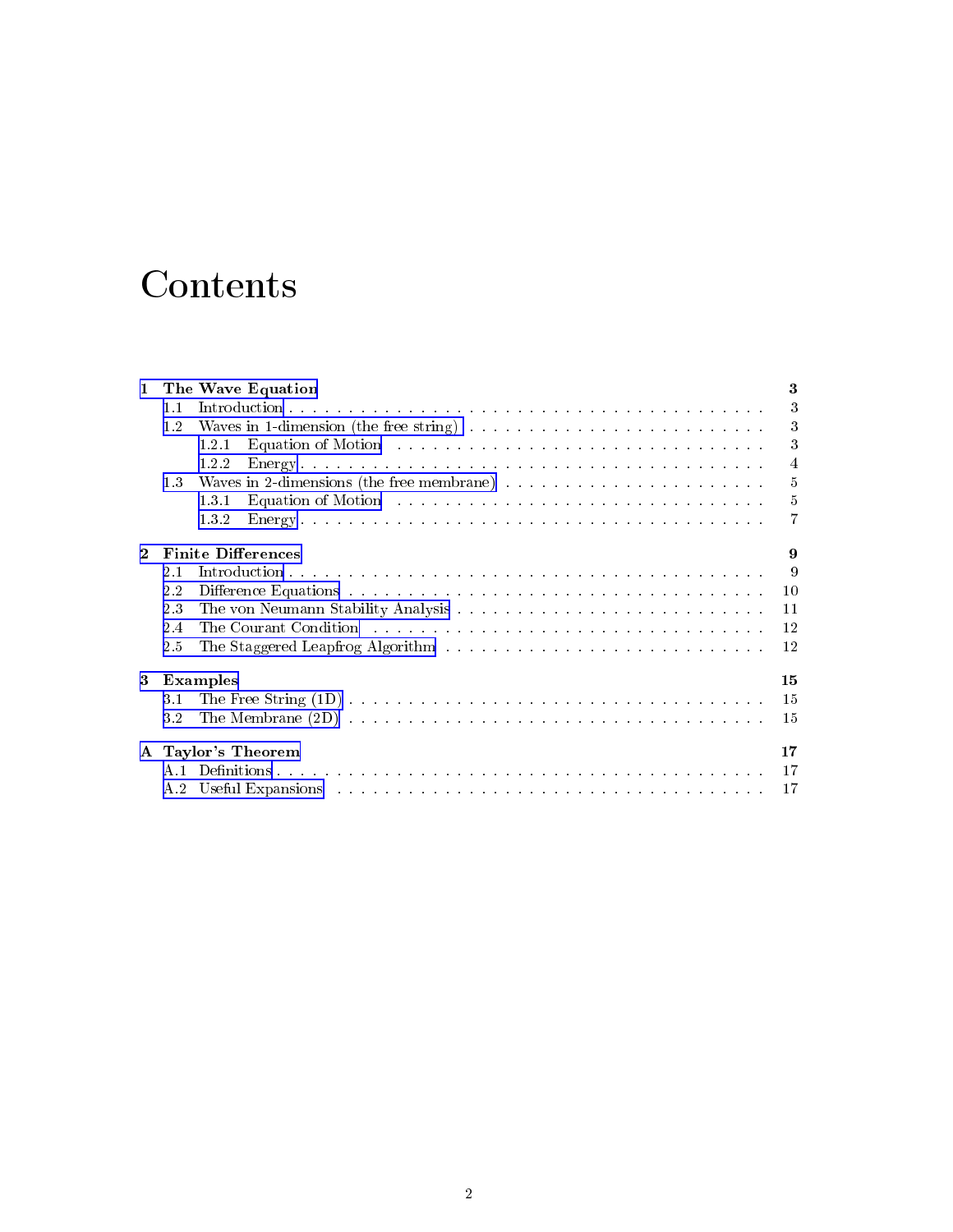## <span id="page-3-0"></span>Chapter 1

## The Wave Equation of the Wave Equation of the Wave Equation of the Wave Equation of the Wave Equation of the W

#### Introduction  $1.1$

Partial Differential Equations (from now on simply PDEs) are divided in the literature basically in three kinds: parabolic, elliptic and hyperbolic (the criterion of classification of these equations can be found in  $[5, Chap. 8])$  $[5, Chap. 8])$ . In this work we will be interested mainly on hyperbolic equations, of whi
h the wave equation is the paradigm:

$$
\nabla^2 u = \frac{1}{v^2} \frac{\partial^2 u}{\partial t^2},\tag{1.1}
$$

where  $v^2 = \frac{\tau}{\lambda}$  is the square of the wave velocity in the medium, which in the case of a free string could be determined by the tension  $\tau$  and the mass density per length unit  $\lambda$ .

From the strict numerical point of view, the distinction between these classes of PDEs isn't of much importance [\[6](#page-19-0)]. There is, however, another sort of classification of PDEs which is relevant for numerical purposes: the *initial value problems* (which include the case of the hyperbolic equations) and the *boundary condition problems* (which include, for instance, parabolic equations). In this work we will restrict ourselves to initial value problems. See reference [\[6](#page-19-0)] for a good introduction to boundary ondition problems.

In the equation  $(1.1)$  we could still add a dissipative term proportional to the first power of the time derivative of  $u$ , i.e.,

$$
\tau \nabla^2 u = \lambda \frac{\partial^2 u}{\partial t^2} + \eta \frac{\partial u}{\partial t},\tag{1.2}
$$

where  $\eta$  is the viscosity coefficient.

Our first step will be to derive the wave equation from a simple mechanical analysis of the free rope. Being this a well known problem in classical mechanics, we will go through only the main steps of it (for a more omplete treatment of the problem of the free string, see, for example, [\[7](#page-19-0), Chaps. 8 and 9. Once we are done with the 1-d wave equation, we will proceed further to the 2-d case, which isn't as abundant in the literature as the 1-d case.

### 1.2 Waves in 1-dimension (the free string)

#### 1.2.1Equation of Motion

Figure [1.1](#page-4-0) gives us an idea of a mass element  $dm$  with linear dimension  $dx$  subject to tension forces. We are interested on the vertical displacement of this mass element, so, for this direction, we could write the resulting force:

$$
dF_u = \vec{\tau} \cdot \hat{u}|_{x+dx} - \vec{\tau} \cdot \hat{u}|_x, \qquad (1.3)
$$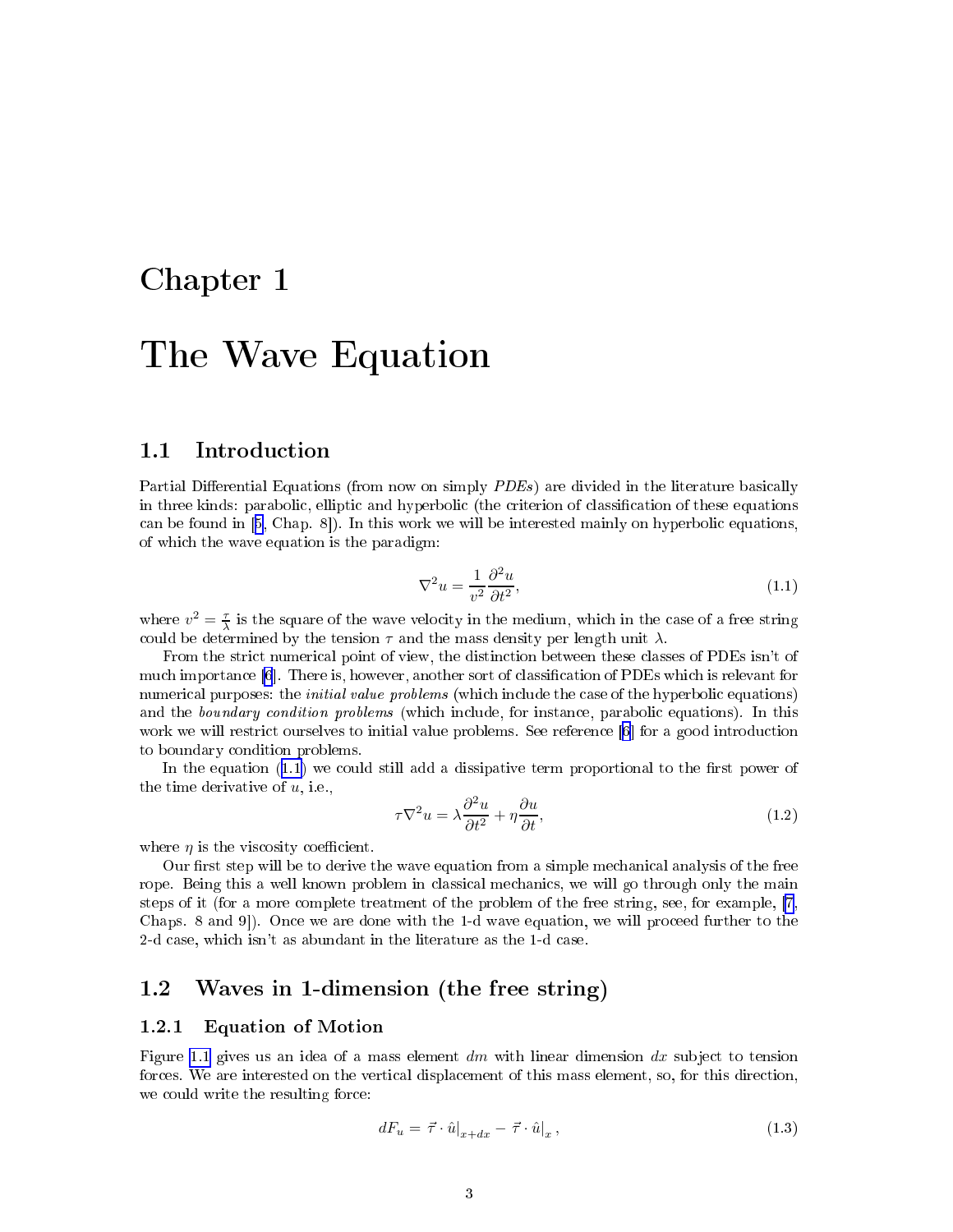<span id="page-4-0"></span>

Figure 1.1: Representing the tension forces acting on an infinitesimal element of the rope.

where  $\vec{\tau}$  is the tension and the unit vector  $\hat{u}$  refers to the vertical direction. Within the domain of smooth deformations of the string (i.e., small  $\beta$ ), we could write:

$$
\tau_u \equiv \vec{\tau} \cdot \hat{u} = \tau \sin \beta \approx \tau \tan \beta = \tau \frac{\partial u}{\partial x} \tag{1.4}
$$

We notice now that  $(1.3)$  $(1.3)$  $(1.3)$  could be written as:

$$
dF_u = \frac{\tau_u|_{x+dx} - \tau_u|_x}{dx} dx = \frac{\partial \tau_u}{\partial x} dx = \frac{\partial}{\partial x} \left( \tau \frac{\partial u}{\partial x} \right) dx
$$

We will now restrict ourselves to the case of constant tensions along the rope, so that:

$$
dF_u = \tau \frac{\partial^2 u}{\partial x^2} dx \tag{1.5}
$$

Equating this with Newton's se
ond law

$$
dF_u = dm \frac{\partial^2 u}{\partial t^2} = \lambda \frac{\partial^2 u}{\partial t^2} dx,
$$

where  $\lambda$  is the linear mass density, we obtain then the wave equation for a free string:

$$
\tau \frac{\partial^2 u}{\partial x^2} = \lambda \frac{\partial^2 u}{\partial t^2} \tag{1.6}
$$

#### 1.2.2Energy

The kinetic energy could be evaluated in a straightforward manner, integrating the kinetic energy term for a representative mass element:

$$
dT = \frac{1}{2}dm \cdot v_u^2,
$$

with  $dm = \lambda \cdot dx$  and  $v_u = \frac{\partial u}{\partial t}$ , in other words,

$$
T = \int dT = \frac{\lambda}{2} \int_0^l \left(\frac{\partial u}{\partial t}\right)^2 dx
$$
 (1.7)

The potential energy an be obtained by al
ulating the work ne
essary to bring the string from a "trivial" configuration  $u(x, 0) = 0$  to the configuration at which we want to evaluate the potential energy  $u(x, t)$ . We will fix the boundary conditions  $u(0, t) = u(l, t) = 0$  (string tied at the ends) and as a consequence of this,  $\partial_t u(0,t) = \partial_t u(l,t) = 0$ . The potential energy relative to the work necessary to change of  $\delta u$  the configuration of an element of the string in an interval of time dt is:

$$
\delta V = -dF_u \cdot \delta u = -dF_u \cdot \left(\frac{\partial u}{\partial t}\right)dt
$$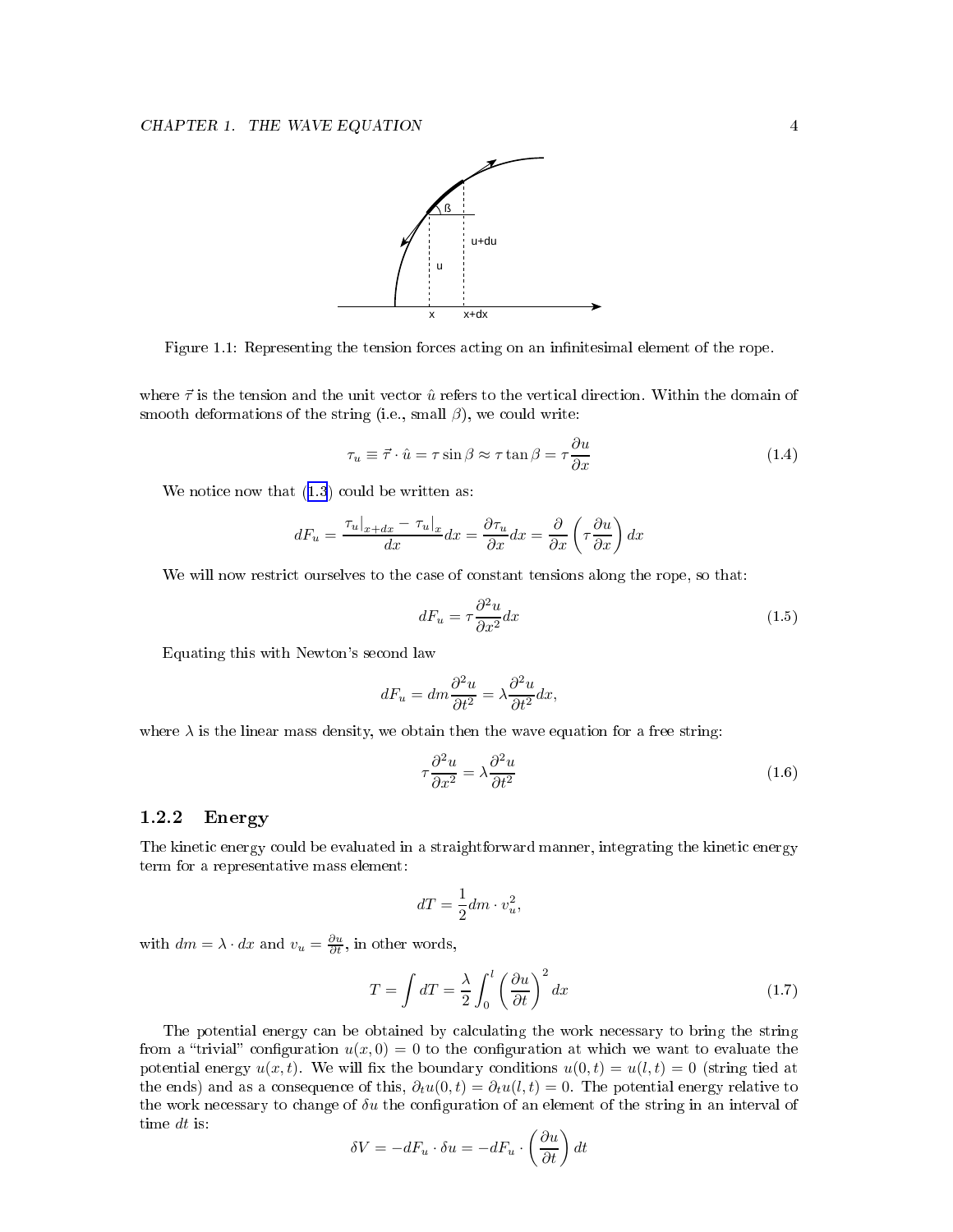<span id="page-5-0"></span>Therefore, the potential energy of the *whole* string in this *same interval of time* is:

$$
dV = -dt \cdot \int dF_u \left(\frac{\partial u}{\partial t}\right)
$$

Substituting ([1.5\)](#page-4-0) in the latter we get:

$$
dV = -dt \cdot \int_0^l \tau \left(\frac{\partial^2 u}{\partial x^2}\right) \left(\frac{\partial u}{\partial t}\right) dx
$$

We are however interested on  $V[u(x,t)]$ , so integrating in time and using the boundary conditions above, we have:

$$
V = \int dV = -\tau \int_0^t dt \int_0^l dx \left(\frac{\partial u}{\partial t}\right) \left(\frac{\partial^2 u}{\partial x^2}\right) =
$$
  
\n
$$
= -\tau \int_0^t dt \left\{\frac{\partial u}{\partial t} \frac{\partial u}{\partial x}\Big|_0^l - \int_0^l \frac{\partial u}{\partial x} \frac{\partial^2 u}{\partial x \partial t} dx\right\} =
$$
  
\n
$$
= \tau \int_0^t dt \int_0^l \frac{\partial u}{\partial x} \frac{\partial^2 u}{\partial x \partial t} dx =
$$
  
\n
$$
= \tau \int_0^t dt \frac{1}{2} \frac{\partial}{\partial t} \int_0^l \left(\frac{\partial u}{\partial x}\right)^2 dx =
$$
  
\n
$$
= \frac{\tau}{2} \int_0^l \left(\frac{\partial u}{\partial x}\right)^2 dx \Big|_0^l \Rightarrow
$$
  
\n
$$
V = \frac{\tau}{2} \int_0^l \left(\frac{\partial u}{\partial x}\right)^2 dx
$$

With  $(1.7)$  $(1.7)$  $(1.7)$  and  $(1.8)$  we have finally the total energy of the rope:

$$
E = \frac{\lambda}{2} \int_0^l \left(\frac{\partial u}{\partial t}\right)^2 dx + \frac{\tau}{2} \int_0^l \left(\frac{\partial u}{\partial x}\right)^2 dx \tag{1.9}
$$

In our applications we will take  $\lambda = \tau$  such that  $v^2 = 1$  and (1.9) assumes the simple form:

$$
E = \frac{1}{2} \int_0^l \left[ \left( \frac{\partial u}{\partial t} \right)^2 + \left( \frac{\partial u}{\partial x} \right)^2 \right] dx \tag{1.10}
$$

This energy equation will be very useful to test our algorithms through an analysis of conservation (or dissipation) during the dynami
al evolution of the system.

### 1.3 Waves in 2-dimensions (the free membrane)

#### 1.3.1Equation of Motion

In its two dimensional version, the wave equation could be describing a membrane, a liquid surface, or some "coarse-grained" field in the surface physics, to cite a few. In the case of the membrane or other elastic surface, the oscillations are also constrained to be small (analogously to the 1-d string).

We notice now that the additional dimension forces us to define the tension "per unit length":

$$
f = \frac{\tau}{l} \tag{1.11}
$$

 $(1.8)$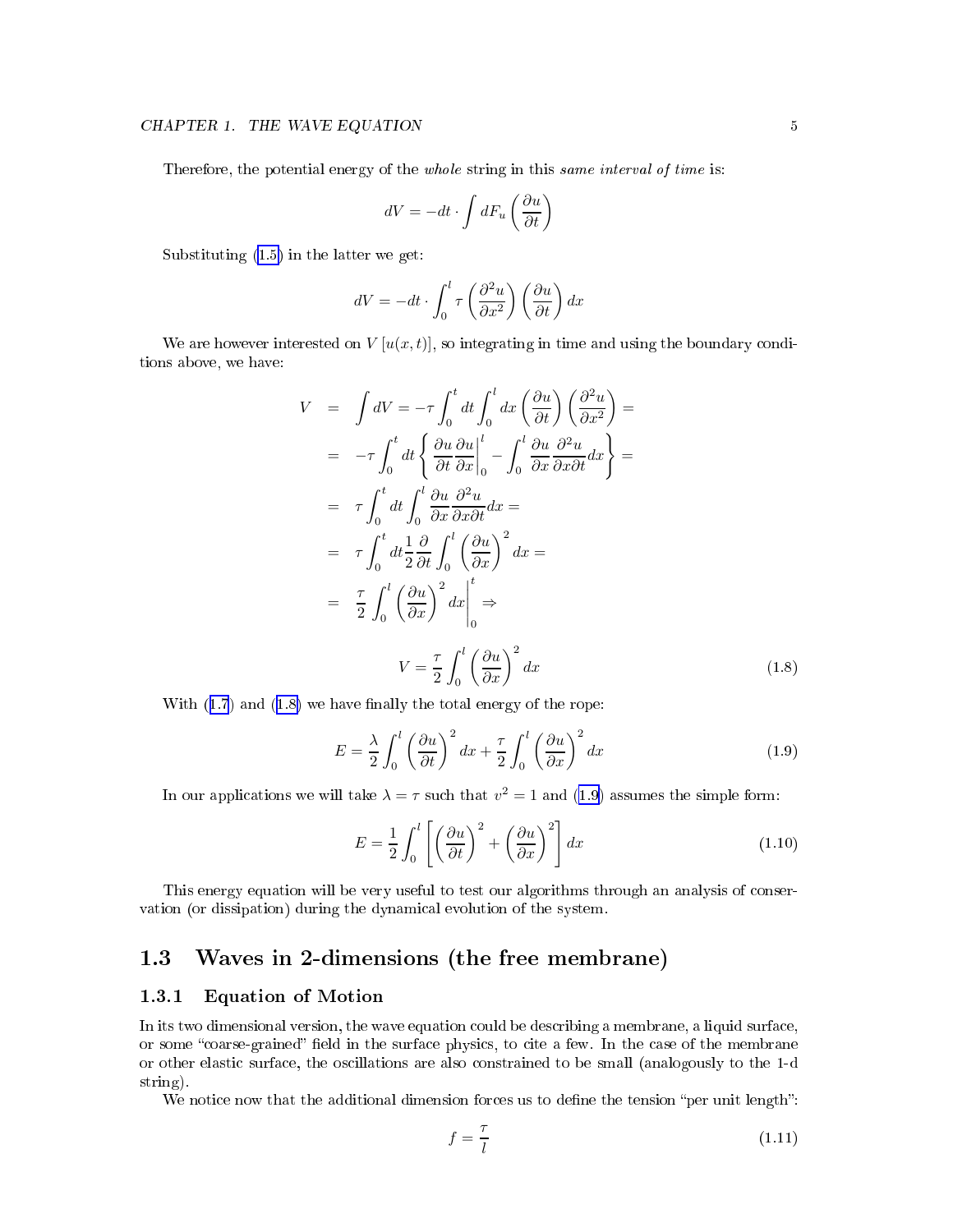

Figure 1.2: Representing a mass element  $dm$  of dimensions  $dxdy$ . The element is subject to tension forces on each side (analogous to the borders of the mass element in the 1-d case), being these forces orthogonal to the axes of the sides. Only the variation with respect to x of u is drawn (i.e., u and  $u + du$  in the figure are displacements of  $u(x, y)$  keeping y constant and varying x).

This force per unit length could be understood with a simple example: stretch a tape of width l from its extremities with force  $\tau$ . We can't ask the force on a *point* of the tape, but only on some element of some definite length and width (of course, this element could be differential, playing the same role of a linear differential element in the case of the string). Formula  $(1.11)$  $(1.11)$  $(1.11)$ , times the length of the element, then gives you the resulting for
e (tension) on the element. In this way, we extend the equation [\(1.3\)](#page-3-0) to two dimensions:

$$
dF_u = \left[\vec{f}_x \cdot \hat{u}\Big|_{x+dx,y} dy - \vec{f}_x \cdot \hat{u}\Big|_{x,y} dy\right] + \left[\vec{f}_y \cdot \hat{u}\Big|_{x,y+dy} dx - \vec{f}_y \cdot \hat{u}\Big|_{x,y} dx\right],\tag{1.12}
$$

where  $\vec{f}_x \cdot \hat{u}\Big|_{x,y} dy \equiv f_{x,u}\big|_{x,y} dy$  is the x component of the tension in the direction  $\hat{u}$  acting on the side defined by the points  $(x, y)$  e  $(x, y + dy)$ , and so on. We are going to suppose that the forces on the sides of the elements are orthogonal to their axes, which is the same as decomposing the tension force on  $dm$  into four components, one for each side (notice, however, that we have effectively only two resulting components, to wit  $\hat{x}$  and  $\hat{y}$ ). Doing this we won't need to emphasize the tension components along x or y,  $\vec{f}_x \cdot \hat{u}\Big|_{x,y}$  becoming simply  $f_u|_{x,y}$  and so on. Nevertheless it is still important, for what we said above, to know what side we are talking about. So, in the regime of small vibrations (i.e., small angles of deformation), we could find  $f_u$  analogously to the string ase

$$
f_u dy = f \frac{\partial u}{\partial x} dy \tag{1.13}
$$

$$
f_u dx = f \frac{\partial u}{\partial y} dx, \qquad (1.14)
$$

where  $f_u dy$  and  $f_u dx$  are the tensions in the direction  $\hat{u}$  on a side of length dy and dx along y and  $x$ , respectively. We emphasize that, with this notation plus the knowledge of the *point* where we are going to evaluate the derivatives, we have a complete specification of the side on which the tension acts". With all this in hands, Eq. (1.12) becomes:

$$
dF_u = \left[ f_u|_{x+dx,y} dy - f_u|_{x,y} dy \right] + \left[ f_u|_{x,y+dy} dx - f_u|_{x,y} dx \right]
$$

With calculations analogous to those of the previous section, we have:

$$
dF_u = \frac{f_u|_{x+dx,y} - f_u|_{x,y}}{dx} dx dy + \frac{f_u|_{x,y+dy} - f_u|_{x,y}}{dy} dy dx = \qquad (1.15)
$$

 $^1$  Indeed, once specified the *beginning* of the side with the pair  $(x, y)$ , specifying the length with  $dx$  or  $dy$  furnishes us with the *direction* of the side in question. This is sufficient to localize it, since the  $z$  coordinate is unambiguously determined via  $z = u(x, y)$ .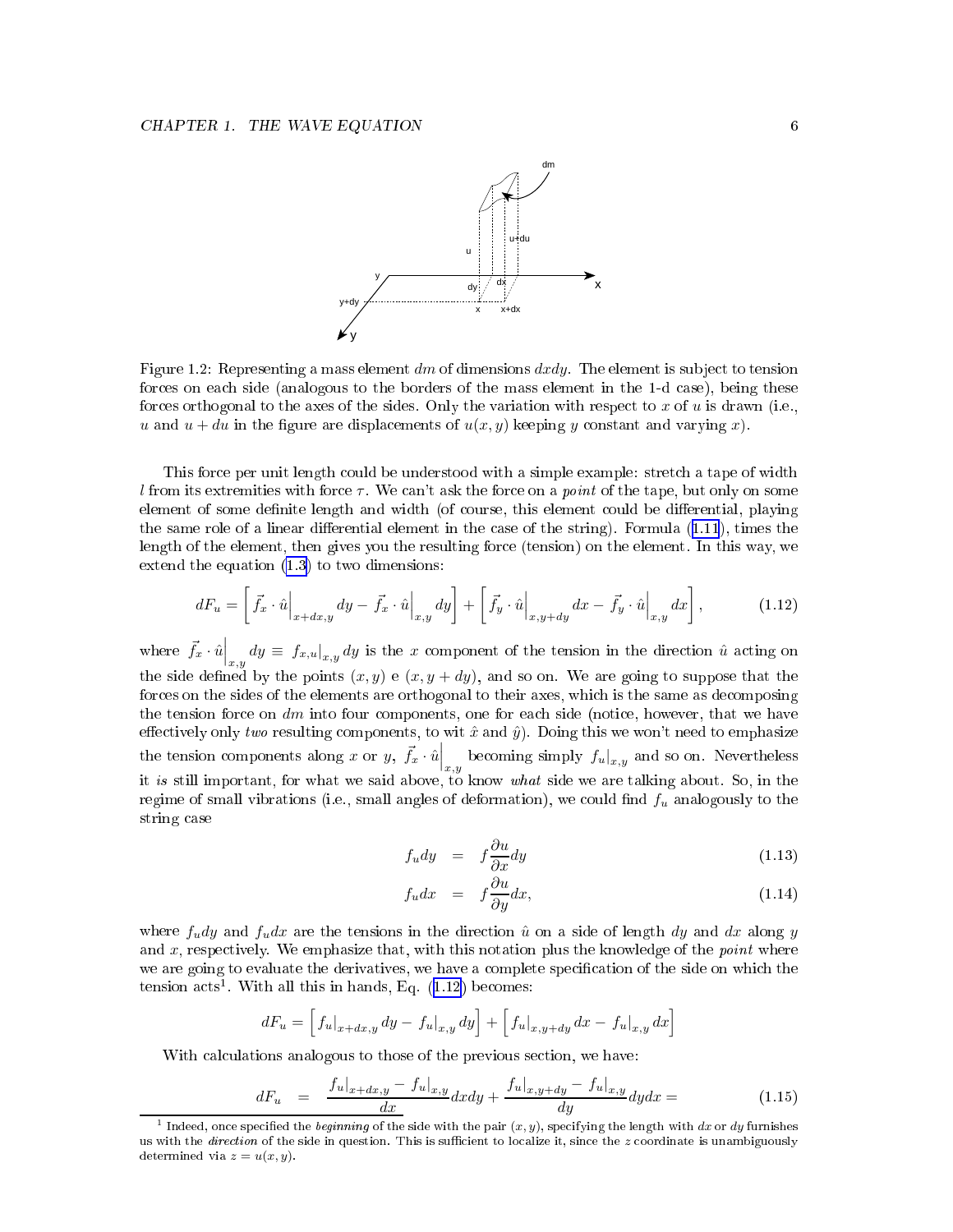### <span id="page-7-0"></span>CHAPTER 1. THE WAVE EQUATION 7

$$
= \frac{\partial f_u}{\partial x} dx dy + \frac{\partial f_u}{\partial y} dx dy = \tag{1.16}
$$

$$
= f \frac{\partial^2 u}{\partial x^2} dx dy + f \frac{\partial^2 u}{\partial y^2} dx dy \tag{1.17}
$$

With Newton's se
ond law we obtain:

$$
f\frac{\partial^2 u}{\partial x^2}dxdy + f\frac{\partial^2 u}{\partial y^2}dxdy = dm\frac{\partial^2 u}{\partial t^2} \Rightarrow
$$
  

$$
f\frac{\partial^2 u}{\partial x^2}dxdy + f\frac{\partial^2 u}{\partial y^2}dxdy = \sigma dxdy\frac{\partial^2 u}{\partial t^2} \Rightarrow
$$
  

$$
f\left(\frac{\partial^2 u}{\partial x^2} + \frac{\partial^2 u}{\partial y^2}\right) = \sigma\frac{\partial^2 u}{\partial t^2} \Rightarrow
$$
  

$$
\frac{\partial^2 u}{\partial x^2} + \frac{\partial^2 u}{\partial y^2} = \frac{1}{v^2}\frac{\partial^2 u}{\partial t^2},
$$
 (1.18)

which is the desired wave equation for two dimensions, with  $v^2 = \frac{f}{\sigma}$  and  $\sigma$  the surface mass density.

#### 1.3.2Energy

The derivation of the total energy is done in the same manner as the 1d case. We will consider a surface  $z = u(x, y, t)$  with support of dimension  $l \times l$ , subject to the boundary conditions  $u|_{boundary} \equiv u(0, y, t) = u(l, y, t) = u(x, 0, t) = u(x, l, t) = 0$  and  $u|_{boundary} \equiv u(0, y, t) = u(l, y, t) = u(l, y, t) = u(l, u, l, t) = u(u, l, t) = 0$  $\dot{u}(l, y, t) = \dot{u}(x, 0, t) = \dot{u}(x, l, t) = 0$ , where  $\dot{u} \equiv \partial u/\partial t$ . Let us begin with the kinetic term:

$$
dT = \frac{1}{2}dm \cdot \dot{u}^2 = -\frac{\sigma}{2}\dot{u}^2 dx dy \Rightarrow \qquad (1.19)
$$

$$
T = \frac{\sigma}{2} \int_0^l \int_0^l \left(\frac{\partial u}{\partial t}\right)^2 dx dy, \qquad (1.20)
$$

where  $\sigma$  is the surface mass density.

The potential energy is obtained in an analogous way to the Section  $(1.2)$  $(1.2)$ .

$$
dV = -dt \cdot \int dF_u \left(\frac{\partial u}{\partial t}\right) =
$$
  
\n
$$
= -dt \cdot \int_0^l \int_0^l f\left(\frac{\partial^2 u}{\partial x^2} + \frac{\partial^2 u}{\partial y^2}\right) \left(\frac{\partial u}{\partial t}\right) dx dy \Rightarrow
$$
  
\n
$$
V = -f \int_0^t dt \left\{ \int_0^l dy \int_0^l dx \left(\frac{\partial^2 u}{\partial x^2} \frac{\partial u}{\partial t}\right) + \int_0^l dx \int_0^l dy \left(\frac{\partial^2 u}{\partial y^2} \frac{\partial u}{\partial t}\right) \right\} =
$$
  
\n
$$
= f \int_0^t dt \left\{ \int_0^l dy \frac{1}{2} \frac{\partial}{\partial t} \int_0^l \left(\frac{\partial u}{\partial x}\right)^2 dx + \int_0^l dx \frac{1}{2} \frac{\partial}{\partial t} \int_0^l \left(\frac{\partial u}{\partial y}\right)^2 dy \right\} =
$$
  
\n
$$
= \frac{f}{2} \int_0^t dt \frac{\partial}{\partial t} \left\{ \int_0^l \int_0^l \left[\left(\frac{\partial u}{\partial x}\right)^2 + \left(\frac{\partial u}{\partial y}\right)^2 \right] dx dy \right\} =
$$
  
\n
$$
= \frac{f}{2} \int_0^l \int_0^l \left[\left(\frac{\partial u}{\partial x}\right)^2 + \left(\frac{\partial u}{\partial y}\right)^2 \right] dx dy \Big|_0^l \Rightarrow
$$
  
\n
$$
V = \frac{f}{2} \int_0^l \int_0^l \left[\left(\frac{\partial u}{\partial x}\right)^2 + \left(\frac{\partial u}{\partial y}\right)^2 \right] dx dy \qquad (1.21)
$$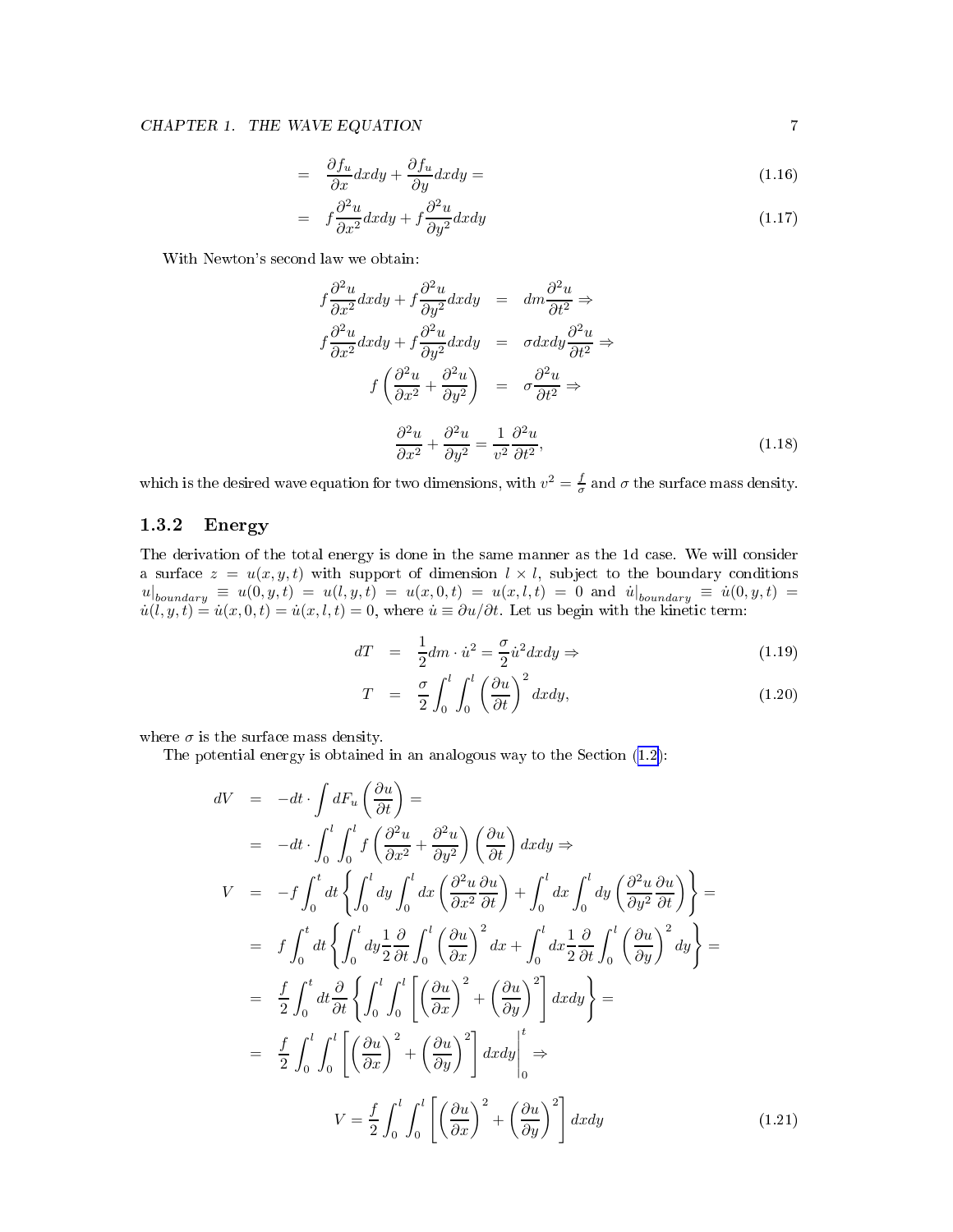### $\begin{array}{lll} \textbf{CHAPTER 1.} & \textbf{THE WAVE EQUATION} \end{array} \qquad \qquad \begin{array}{lll} \textbf{8} & \textbf{9} & \textbf{11} & \textbf{12} & \textbf{13} & \textbf{14} & \textbf{15} & \textbf{16} & \textbf{17} & \textbf{18} & \textbf{18} & \textbf{18} & \textbf{19} & \textbf{19} & \textbf{18} & \textbf{19} & \textbf{18} & \textbf{19} & \textbf{19} & \textbf{19} & \textbf{10} & \textbf{10$

Then the total energy for our usual condition  $f = \sigma \Rightarrow v^2 = 1$  is:

$$
E = \frac{1}{2} \int_0^l \int_0^l \left[ \left( \frac{\partial u}{\partial x} \right)^2 + \left( \frac{\partial u}{\partial y} \right)^2 + \left( \frac{\partial u}{\partial t} \right)^2 \right] dx dy
$$

or, in a more general way (we are going to take as granted the result for more than two dimensions),

$$
E = \int d^n \vec{r} \left[ \frac{1}{2} (\vec{\nabla} u)^2 + \frac{1}{2} \dot{u}^2 \right]
$$

Once again I emphasize that these results are important for the verification of the stability of our numerical analysis. This derivation is shown here not only as an exercise, but also because I couldn't find the 2-d version in any textbook.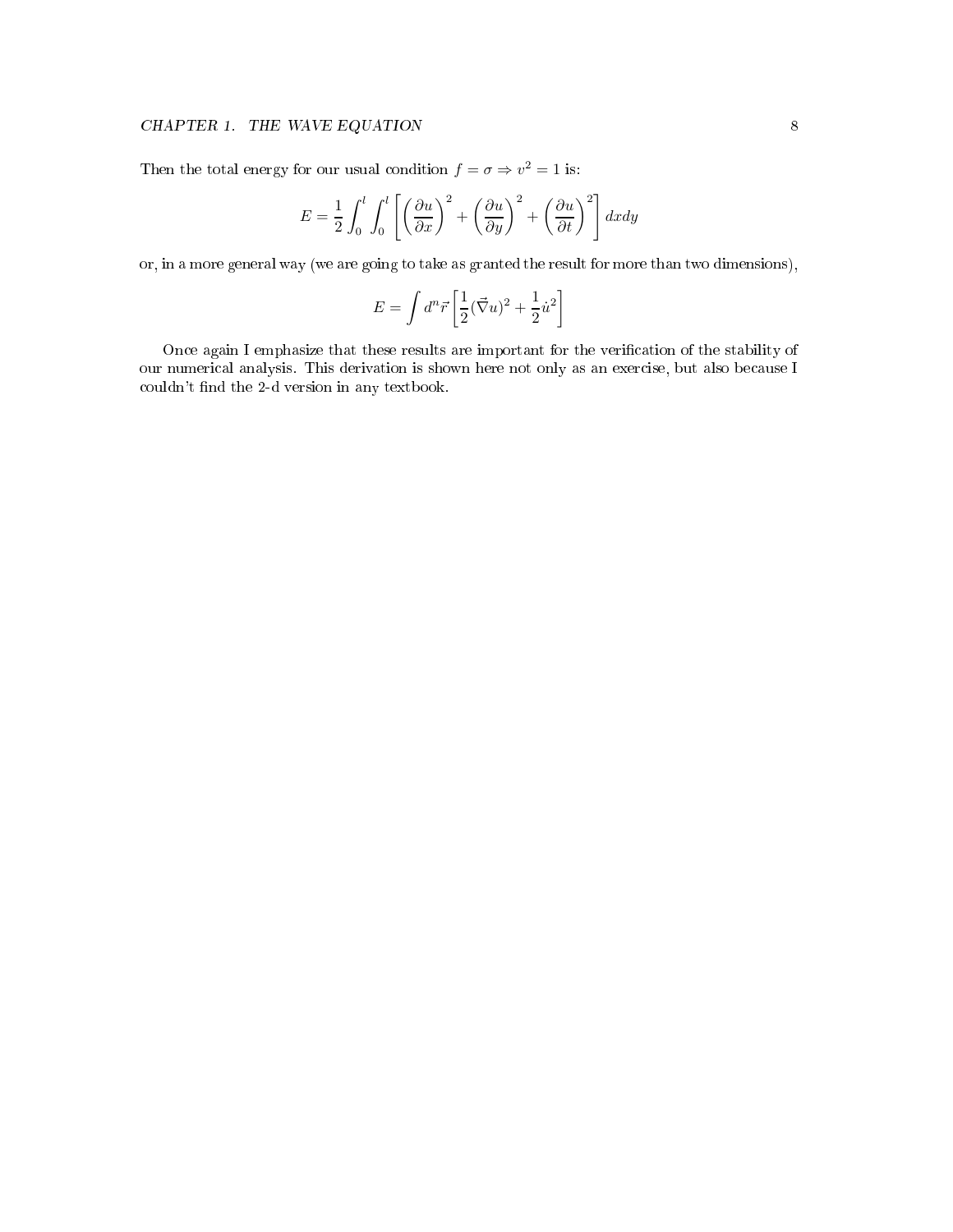## <span id="page-9-0"></span>Chapter 2

#### $2.1$ **Introduction**

Differently from the non-approximate analytical solutions of PDEs in the continuum (for instance, those obtained through variable separation and subsequent integration), numeri
al solutions obtained in a computer nave limited precision . It is due to the way in which computers store data and also because of their limited memory. After all, how could we write in decimal notation (or in any other base) an irrational number like  $\sqrt{2}$  making use of a finite number of digits? In this work we won't sti
k with rigorous derivations of the theorems nor of most of the results presented. The referen
es listed in the end should be onsidered for this end.

The central idea of numerical methods is quite simple: to give finite precision ("the discrete") to those objects endowed with infinite precision ("the continuum"). By *discretize* we understand to transform continuum variables like  $x, y, \ldots, z$  into a set of discrete values  $\{x_i\}, \{y_i\}, \ldots, \{z_i\},$  where  $i$  runs over a finite number of values, thus sampling the wholeness of the original variables. As a onsequen
e of this dis
retization, integrals be
ome sums and derivatives turns out to mere differences of finite quantities (hence the name "finite differences"). I illustrate below these ideas:

$$
\int f(x)dx = \lim_{\delta x \to 0} \sum_{n} f(n\delta x)\delta x \to \sum_{n} f(n\Delta x)\Delta x \tag{2.1}
$$

$$
\frac{df(x)}{dx} = \lim_{\delta x \to 0} \frac{f(x + \delta x) - f(x)}{\delta x} \to \frac{f(x + \Delta x) - f(x)}{\Delta x},
$$
\n(2.2)

where  $\delta x$  is a variable with *infinite* precision (thus its value could be as small as we want) and  $\Delta x \ll 1$  is a variable with *finite* precision, which under the computational point of view is the limiting case analogous to  $\delta x$ . We could naively expect that, the smaller the value of  $\Delta x$ , the closer we are to the continuum theory. This would be indeed true if computers didn't have finite precision! The closer your significant digits get to the limiting precision of the computer, the worse is your approximation, because it will introduce the well-known "round-off errors", which are basically truncation errors. The reference [\[8](#page-19-0)] has a somewhat lengthy discussion about computational issues like this.

 $^\circ$  in this point it is worth mentioning that there are basically two ways of solving a mathematical problem with the aid of ally ally ally ally and numerically. Symbolic methods deal fundamental with algebraic manipulations and do not involve expli
it numeri
al al
ulations, giving us an analyti
al form (whenever possible) to the desired problem. It is, however, widely understood that non-linear theories hardly have <sup>a</sup> losed-form solution, and even if they do, it is often <sup>a</sup> lot ompli
ated and requires an understanding of very sophisti
ated tools. Whenever this is the case, one often resorts to the numerical approach, which doesn't furnish us with an analytical losed-form solution, but ould give very pre
ise numeri
al estimates for the solution of the problem. It has been used sin
e the very beggining of the omputer era, and today it is sometimes the only tool people have to atta
k some problems, pervading its use in almost every dis
ipline of s
ien
e and te
hnology.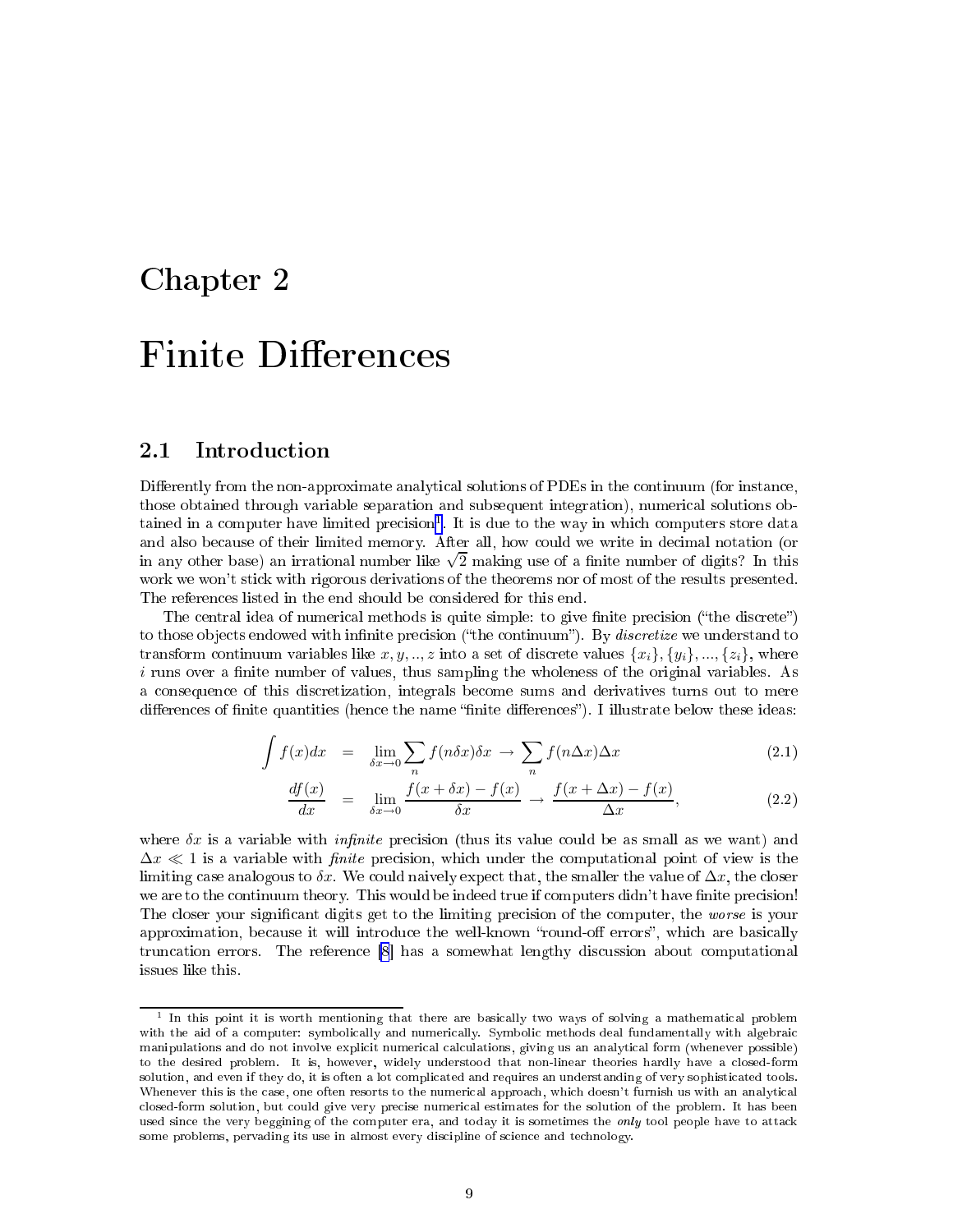### <span id="page-10-0"></span>2.2 Difference Equations

Dieren
e equations are to a omputer in the same way as dierential equations are to a good mathematician. That is, if you have a problem in the form of a differential equation, the most straightforward way of solving it is to transform your derivatives into differences, so that you finish with an *algebraic* difference equation. This turns out to be necessary for what we said about the limitations of a omputer2 .

As a trivial example, take the ordinary differential equation:

$$
\frac{df}{dx} = g(x) \tag{2.3}
$$

Using a first-order Taylor expansion (see Appendix [A\)](#page-17-0) for  $f(x)$ ,

$$
f(x+h) \approx f(x) + f'(x)h \Rightarrow
$$

$$
f'(x) \approx \frac{f(x+h) - f(x)}{h}
$$

we obtain the *Euler form* for the Eq.  $(2.3)$ :

$$
\frac{f(x+h) - f(x)}{h} \approx g(x)
$$

Notice that this equation involves only differences as we said above, and to solve it in a computer we shall need the following *iterative relation* obtained directly from the above equation:

$$
f(x+h) = hg(x) + f(x)
$$

or, in the traditional numeri
al notation:

$$
f_{n+1} = hg_n + f_n \tag{2.4}
$$

Technically, once provided both the initial condition (for instance,  $f_0 = 0$ ) and the functional form of  $g_n = g(x_n)$ , we could solve Eq. (2.4) by iterating it in a program loop.

In spite of its simple form, the Euler method is far from being useful for realistic equations; it could give rise to a completely erroneous approximation. Higher order expansions are frequently used in order to obtain equations with redu
ed error (see again Appendix [A](#page-17-0) for some of these expansions). However, these higher order approximations are  $also$  subject to serious problems, like the lack of stability or convergence, so the problem is ubiquitous and has been one of the most attacked problems in the so-called "numerical analysis", a relatively modern branch of mathematics. I will say a little bit more later about these issues on onvergen
e and stability.

It has already been said that the relevance of the classification of PDEs lies in their "nature"; those of initial value have a completely different way of solving numerically from those of boundary values. The latter kind doesn't evolve in time. It's the classic case of the Poisson equation which could be describing a thermostatic or an electrostatic system:

$$
\frac{\partial^2 u(x,y)}{\partial x^2} + \frac{\partial^2 u(x,y)}{\partial y^2} = f(x,y)
$$
\n(2.5)

Using the expansions from Appendix [A,](#page-17-0) we have:

$$
\frac{u_{i+1,j} - 2u_{i,j} + u_{i-1,j}}{h^2} + \frac{u_{i,j+1} - 2u_{i,j} + u_{i,j-1}}{h^2} = f_{i,j},\tag{2.6}
$$

<sup>-</sup> There are, however, more sophisticated methods like Finite Elements, but the fact that one needs to get rid of dierentials trans
ends these methods when we are talking about numeri
al solutions.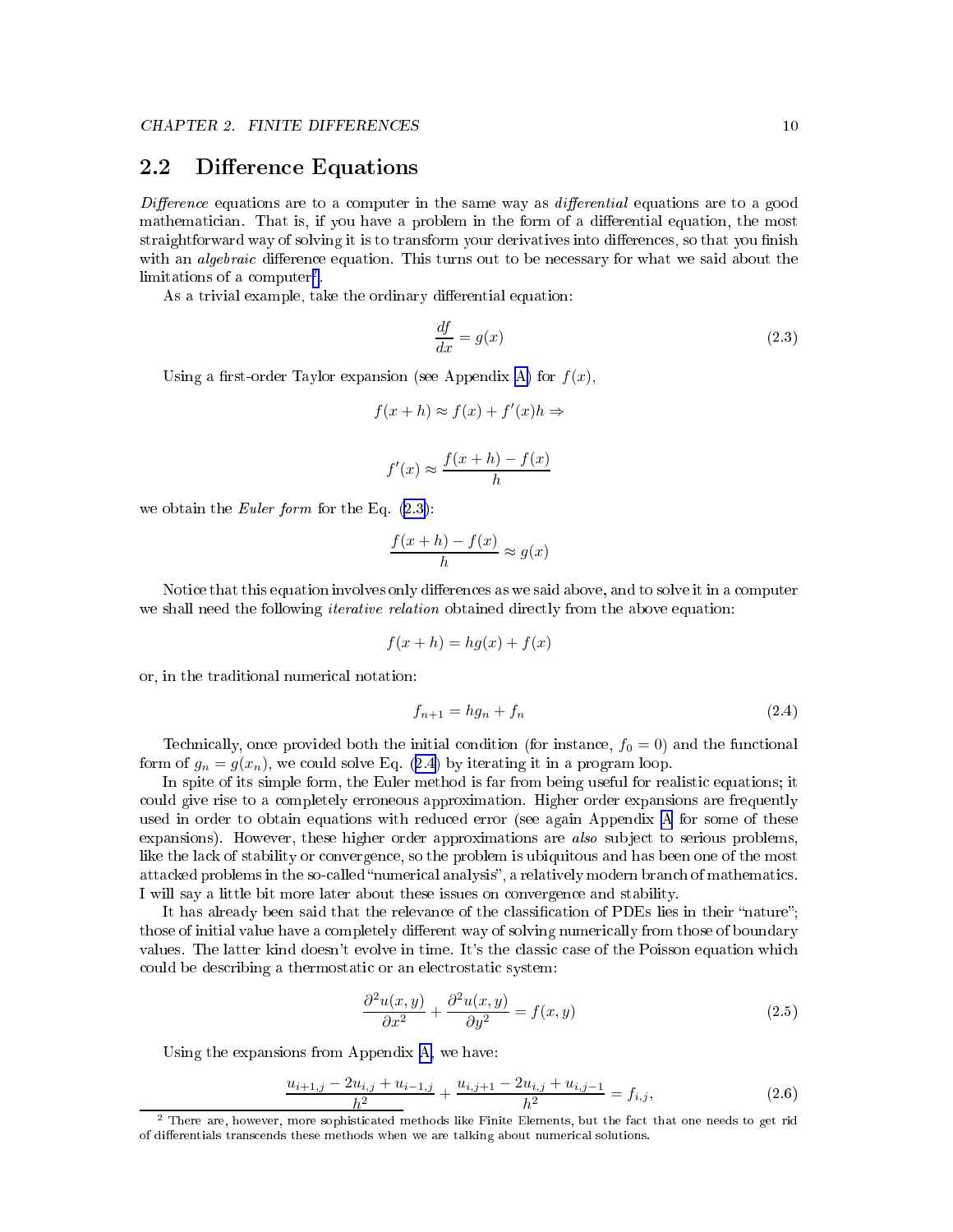<span id="page-11-0"></span>where we took h as the *lattice spacing* (also grid or net resolution) both for the coordinate x and  $y(x \rightarrow x_n = nh$  and  $y \rightarrow y_n = nh$ ). The indices of this equation then correspond to sites in this lattice (a.k.a. lattice points), and sweep from 0 to the number of sites  $N_i$  or  $N_j$ . The problem becomes then to solve the equations given by  $(2.6)$  $(2.6)$  simultaneously for the various  $u_{i,j}$ . There are very interesting methods to solve this sort of problem which could be found in the references [[6,](#page-19-0) [8](#page-19-0)].

Our work, however, is dire
ted towards initial value problems whi
h, as the very name suggests, deal with temporal evolutions starting from certain "initial values" at the "zero" instant. It is the typical case of the wave equation already presented, or of the diffusion equation

$$
\frac{\partial^2 u}{\partial x^2} = \frac{\partial u}{\partial t}.\tag{2.7}
$$

Our focus goes even finer, since we will deal only with "explicit discretizations", which could be understood as those which could be solved iteratively, that is, we could solve the difference equation for  $u(x, y, t + \Delta t)$  explicitly in terms of the other variables  $u(x', y', t)$  at the instant t (for instance, Euler's equation above is an explicit method). Implicit methods need a different approach, which often involves the solution of linear systems by using matrices (again  $[6, 8]$  $[6, 8]$  do very well in these matters).

### 2.3 The von Neumann Stability Analysis

How should we know, after transforming a differential equation into finite differences, if the calculated solution is a stable one? By numerically stable solutions we understand those in which the error  $z_m^n$  between the correct theoretical solution  $u(x_m, t_n)$  and the numerical solution  $U_m^n$  does not diverge (i.e., is limited) as  $n \to \infty$   $(t \to \infty)$ , in other words:

$$
z_m^n \equiv u(x_m, t_n) - U_m^n < \epsilon,\tag{2.8}
$$

for any n, where the lower indices are spatial and the upper ones are temporal, and  $\epsilon$  is a finite real value. For instance, an unstable discretization describing a vibrating string could be easily detected watching the energy of the system for a while: a divergent energy would certainly arise. Fortunately, there is a useful tool to identify unstable finite difference equations prior to simulating it, known as von Neumann stability analysis  $[6, 9]$  $[6, 9]$ , which could be applied to a difference equation to preview its numeri
al behavior.

The von Neumann method consists essentially in expanding the numerical error  $z_{m}^{n}$  in a discrete harmoni Fourier series:

$$
z_m^n = \sum_r a_r(t_n) e^{ik_r x_m} \tag{2.9}
$$

and analyzing if  $a_r(t_n)$  increases (or decreases) as  $t \to \infty$  (technically, if  $a_r(t)$  decreases when  $t \to \infty$  we have a numerical dissipation, which is usually harmless). It is then easy to see that if  $a_r(t_n)$  isn't divergent for any n and m we will have a stable solution. This analysis is somewhat simple, since it is sufficient to study the behavior of a *single general* term of the series, for if we prove that this general term of the series ould have a ertain pathologi
al behavior (like diverging for  $n \to \infty$ ), then the *whole* solution is compromised; otherwise, our solution is stable.

Mitchell and Griffiths [\[9](#page-19-0)] show that  $z_m^n$  given by (2.8) satisfy the very same difference equation for  $u_m^n$ . Hence, if we take a certain  $z_m^n$  such that  $|z_m^0|=1$  and put it into the difference equation, we could achieve the desired stability condition. One possible  $z_m^n$  satisfying the criteria above is:

$$
z_m^n = e^{\alpha n \Delta t} e^{i\beta m \Delta x} \tag{2.10}
$$

Indeed, notice that for  $n = 0$  we have  $|z_m^0| = 1$ , and with  $\alpha$  and  $\beta$  arbitrary values we satisfy the above discussion. With this expression, we could now write the stability condition for the von Neumann analysis:

$$
|\xi^n| \le 1,\tag{2.11}
$$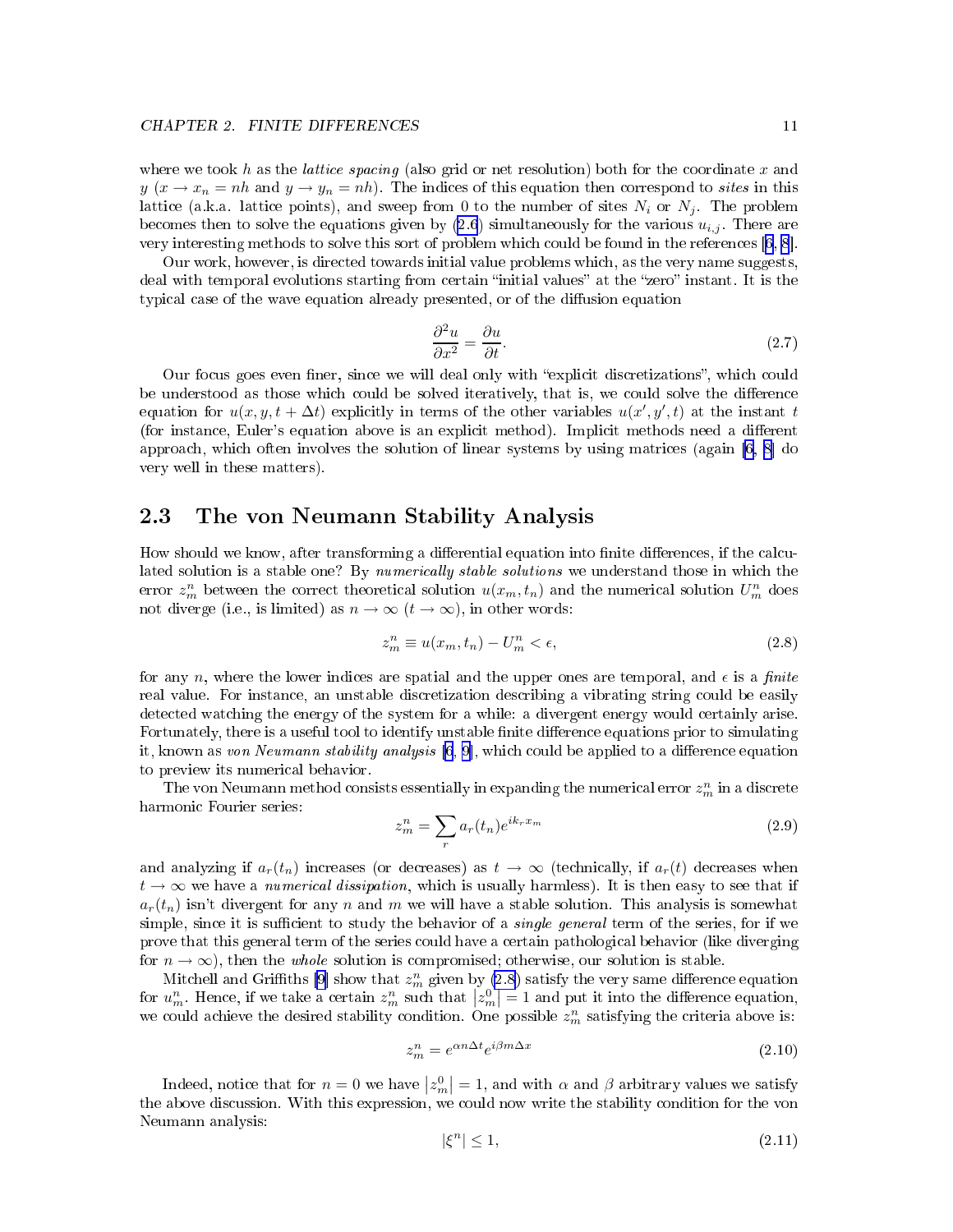<span id="page-12-0"></span>

Figure 2.1: Representing an integration algorithm that needs the values  $u(x - Dx, t)$  and  $u(x +$  $Dx, t$  to obtain  $u(x, t + Dt)$ . The ratio  $Dx/Dt$  is then the "maximum speed" with which an information in the algorithm could propagate.

where  $\xi = e^{\alpha \Delta t}$  is the *amplification factor*. In summary, putting the error given by

$$
z_m^n = \xi^n e^{i\beta m \Delta x} \tag{2.12}
$$

into the difference equation, together with  $(2.11)$  $(2.11)$ , we get the necessary condition for stability.

#### 2.4 The Courant Condition

Another important ondition that we should pay some attention in initial value problems is related to the *speed* with which information could propagate in the difference equation. We could visualize the problem in the s
heme of Figure 2.1.

It could be shown [6] that, applying von Neumann's condition for hyperbolic problems we arrive at the *Courant condition*: if the "physical" wave velocity |v| in a differential equation is greater than the "algorithm speed"  $\Delta x/\Delta t$ , then the scheme is unstable. We have therefore the following expression for the Courant condition:

$$
|v| \le \frac{\Delta x}{\Delta t} \tag{2.13}
$$

### 2.5 The Staggered Leapfrog Algorithm

In this section we present the basic idea behind the staggered leapfrog method, which is a very efficient second-order integration scheme without numerical dissipation.

The method is for differential equations which could be cast on the form of a flux-conservative one:

$$
\frac{\partial \vec{u}}{\partial t} = -\frac{\partial \vec{F}}{\partial x} \tag{2.14}
$$

For instance, the wave equation could be written in this form when we make the following substitutions (to ease the notation, from now on we will take  $v = \tau = \lambda = \sigma = 1$ ):

$$
\frac{\partial}{\partial t} \frac{\partial u}{\partial t} = \frac{\partial}{\partial x} \frac{\partial u}{\partial x} \Rightarrow
$$

$$
\frac{\partial s}{\partial t} = \frac{\partial r}{\partial x}, \quad \frac{\partial s}{\partial x} = \frac{\partial r}{\partial t}
$$

where  $s = \partial_t u$  and  $r = \partial_x u$ . So, putting in the required form, we have:

$$
\frac{\partial}{\partial t} \left[ \begin{array}{c} s \\ r \end{array} \right] = -\frac{\partial}{\partial x} \left[ \begin{array}{c} -r \\ -s \end{array} \right]
$$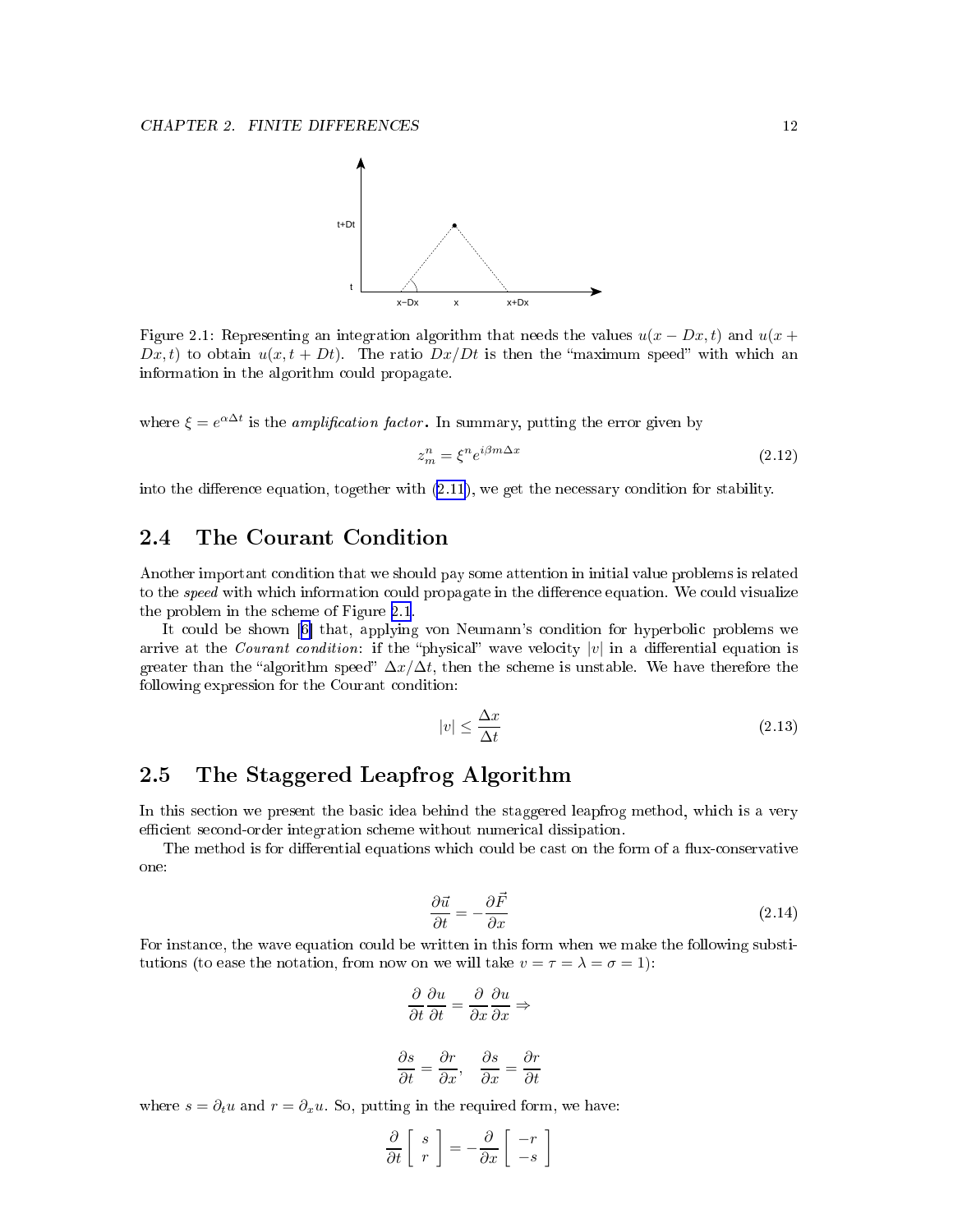#### <span id="page-13-0"></span>CHAPTER 2. FINITE DIFFERENCES 13

The name "leapfrog" refers to the fact that both the time and spatial derivatives are to be evaluated using a centered difference scheme, so the integration is done from time-step  $n-1$  to  $n+1$ , "leaping" over the spatial derivatives which are evaluated at step n. The centered difference is a second-order one, giving for the flux-conservative equation:

$$
\frac{\vec{u}_i^{n+1} - \vec{u}_i^{n-1}}{2\Delta t} = \frac{\vec{F}_{i+1}^n - \vec{F}_{i-1}^n}{2\Delta x}
$$

In the case of second-order differential equations, we need also the first derivative in order to integrate for the next step. In the present s
heme, these derivatives are evaluated at some "artificial" points between the "real" ones, and hence are said to be "staggered" with regard to the variable  $u^n$  which is evaluated at the real points. Take for example the case below in which an arbitrary function  $f[u]$  does not depend on any time derivative of u:

$$
\frac{\partial s(x,t)}{\partial t} = f[u(x,t)],\tag{2.15}
$$

where  $s = \partial_t u$  and, for the wave equation,  $f(u) = \partial_x^2 u$ . According to the above discussion, the derivative s is to be evaluated at points  $n + 1/2, n + 3/2, \dots$ , so we have<sup>3</sup>:

$$
s_i^{n+1/2} = \frac{\partial u}{\partial t} \Big|_i^{n+1/2} \approx \frac{u_i^{n+1} - u_i^n}{\Delta t} \Rightarrow
$$
  

$$
u_i^{n+1} = u_i^n + \Delta t s_i^{n+1/2}
$$
 (2.16)

But Eq. (2.15) furnishes us with an expression for  $s_i^{n+1/2}$  $i$ 

$$
\frac{s_i^{n+1/2} - s_i^{n-1/2}}{\Delta t} = f(u^n) \Rightarrow
$$
  

$$
s_i^{n+1/2} = s_i^{n-1/2} + \Delta t f(u^n)
$$

We could now write the staggered leapfrog method for equations like  $(2.15)$ :

$$
u_i^{n+1} = u_i^n + \Delta t s_i^{n+1/2}
$$
  
\n
$$
s_i^{n+1/2} = s_i^{n-1/2} + \Delta t f(u^n)
$$
\n(2.17)

It could be easily shown [6] that this procedure is formally equivalent to taking direct secondorder finite differences for the second-order derivatives in the wave equation, giving the following s
heme:

$$
\frac{u_{i+1}^n - 2u_i^n + u_{i-1}^n}{\Delta x^2} = \frac{u_i^{n+1} - 2u_i^n + u_i^{n-1}}{\Delta t^2}
$$
\n(2.18)

The situation with a dissipative term is a little bit more complicated. We said above that the first derivatives in the staggered leapfrog method are to be evaluated at the staggered points, but an equation with a dissipative term has a first derivative evaluated at the real ones:

$$
\frac{\partial s}{\partial t} = -\eta s + f[u(x, t)] \Rightarrow \tag{2.19}
$$

$$
\frac{s_i^{n+1/2}-s_i^{n-1/2}}{\Delta t}=-\eta s_i^n+f[u_i^n]
$$

<sup>&</sup>lt;sup>3</sup> Notice that the centered differences are now evaluated with a step of  $\Delta t/2.$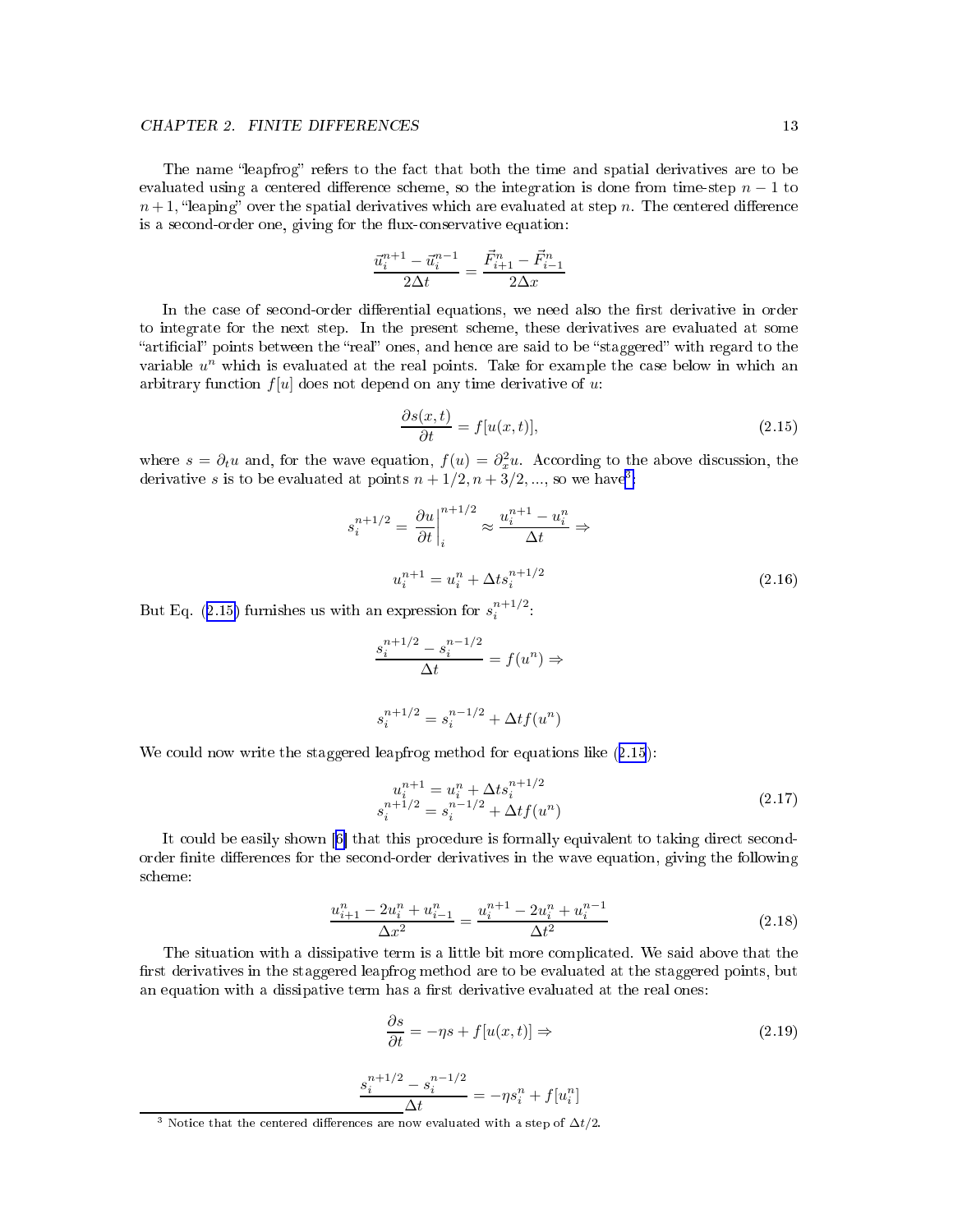### CHAPTER 2. FINITE DIFFERENCES 14

Indeed, the above equation has an explicit first derivative evaluated at a real point  $(s_i^p)$ . How can we fix this problem? The trick is to take an average over the adjacent points, so we recover the staggered points in the dissipative term:

$$
\frac{s_i^{n+1/2}-s_i^{n-1/2}}{\Delta t}=-\eta\frac{s_i^{n+1/2}+s_i^{n-1/2}}{2}+f[u_i^n]
$$

Continuing with the same pro
edure done for the previous ase (we need an expression for  $s_i^{n+1/2}$  $i$  to use with Eq. (2.10)), we have.

$$
s_i^{n+1/2} + \frac{\eta \Delta t}{2} s_i^{n+1/2} = s_i^{n-1/2} - \frac{\eta \Delta t}{2} s_i^{n-1/2} + \Delta t f[u_i^n] \Rightarrow
$$
  

$$
s_i^{n+1/2} = \frac{\left(1 - \frac{\eta \Delta t}{2}\right) s_i^{n-1/2} + \Delta t f[u_i^n]}{1 + \frac{\eta \Delta t}{2}}
$$

Now we have the staggered leapfrog s
heme for equations like ([2.19\)](#page-13-0):

$$
u_i^{n+1} = u_i^n + \Delta t s_i^{n+1/2}
$$

$$
s_i^{n+1/2} = \frac{\left(1 - \frac{\eta \Delta t}{2}\right) s_i^{n-1/2} + \Delta t f[u_i^n]}{1 + \frac{\eta \Delta t}{2}}
$$

For the case of a wave equation in d dimensions, the  $f[u]$  term will have a d-dimensional Laplacian  $\nabla^2 u(\vec{x}, t)$ , with  $\vec{x} = (x_1, x_2, ..., x_d)$ , and this Laplacian is to be evaluated numerically with a second-order finite difference scheme at the step  $n$ .

$$
\nabla^2 u(\vec x,t) \approx \frac{u_{i+1,j,k,...}^n - 2u_{i,j,k,...}^n + u_{i-1,j,k,...}^n}{\Delta x_1} + \frac{u_{i,j+1,k,...}^n - 2u_{i,j,k,...}^n + u_{i,j-1,k,...}^n}{\Delta x_2} + \ldots
$$

When solving the staggered leapfrog method for the first step  $n = 1$ , we need  $s_i^{1/2}$ , but the initial conditions are usually defined at the initial time  $n = 1$ . One way to solve this problem is to integrate the first step using the Euler scheme (which needs only the initial points at  $n = 1$ ) with a time-step of  $\Delta t/2$ , thus obtaining the required value of  $s_i^{1/2}$ .

Now some words about the efficiency of this method. When we apply the von Neumann stability analysis in leapfrog equations we arrive at the Courant condition [6]. When this condition is satisfied, the staggered leapfrog method is not only stable, but also *conservative*, in the sense that it does not introdu
e any numeri
al dissipation.

For the applications which will be shown in Chapter [3,](#page-15-0) we shall use the following conditions:

$$
u(t)
$$
|<sub>boundaries</sub> = 0,  $\left. \frac{\partial u(t)}{\partial t} \right|_{boundaries} = 0$ 

$$
u(x,y)|_{t=0} = C \exp \left[ -\frac{(\vec{r}-\vec{r}_0)^2}{2\gamma} \right],
$$

where  $\vec{r} = x\hat{i} + y\hat{j}$ ,  $\vec{r}_0 = \frac{1}{2}\hat{i} + \frac{1}{2}\hat{j}$ , l is the lattice length, C is a normalization constant, and  $\gamma$  is a sufficiently small constant such that  $u(\vec{r}) \to 0$  as  $\vec{r} \to$ boundaries, that is, the initial condition is a gaussian sufficiently localized to make  $u$  smooth at the boundaries.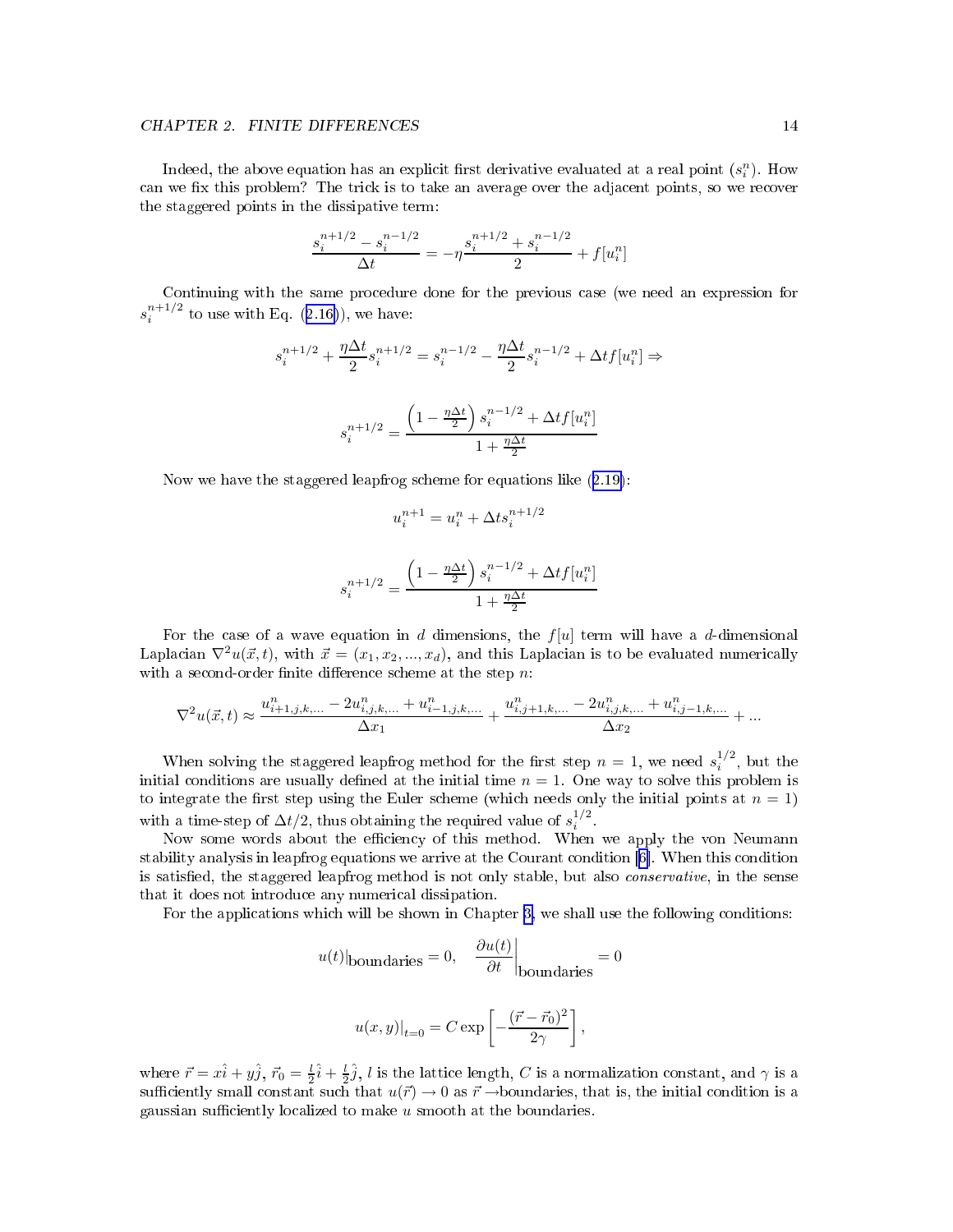## <span id="page-15-0"></span>Chapter 3

## Examples and the control of the control of the control of the control of the control of the control of the control of the control of the control of the control of the control of the control of the control of the control of

### 3.1 The Free String (1D)

These simulations were executed in a PC of  $350MHz$ , for lattices of at most  $N = 1000$ . The integration time lay in the order of se
onds.

Figure [3.1](#page-16-0) shows some results for the conditions of the previous section for various parameters. Notice the improvement of energy conservation for finer resolutions and the very good exponential fitting for  $\eta = 1$ . This exponential result is expected, since the vibrating string could be understood in terms of the Fourier space, where each mode behaves as a decoupled harmonic oscillator with a damping given by  $\eta$ .

### 3.2 The Membrane (2D)

These simulations were also executed in a PC of  $350MHz$ , and for lattices of  $N = 500$  the integration time rea
hed half an hour.

Figure [3.2](#page-16-0) shows some results for  $\eta = 0$  and  $\eta = 1$ . For a non-conservative system  $(\eta = 1)$ , we see also the exponential fitting for  $N = 200$ .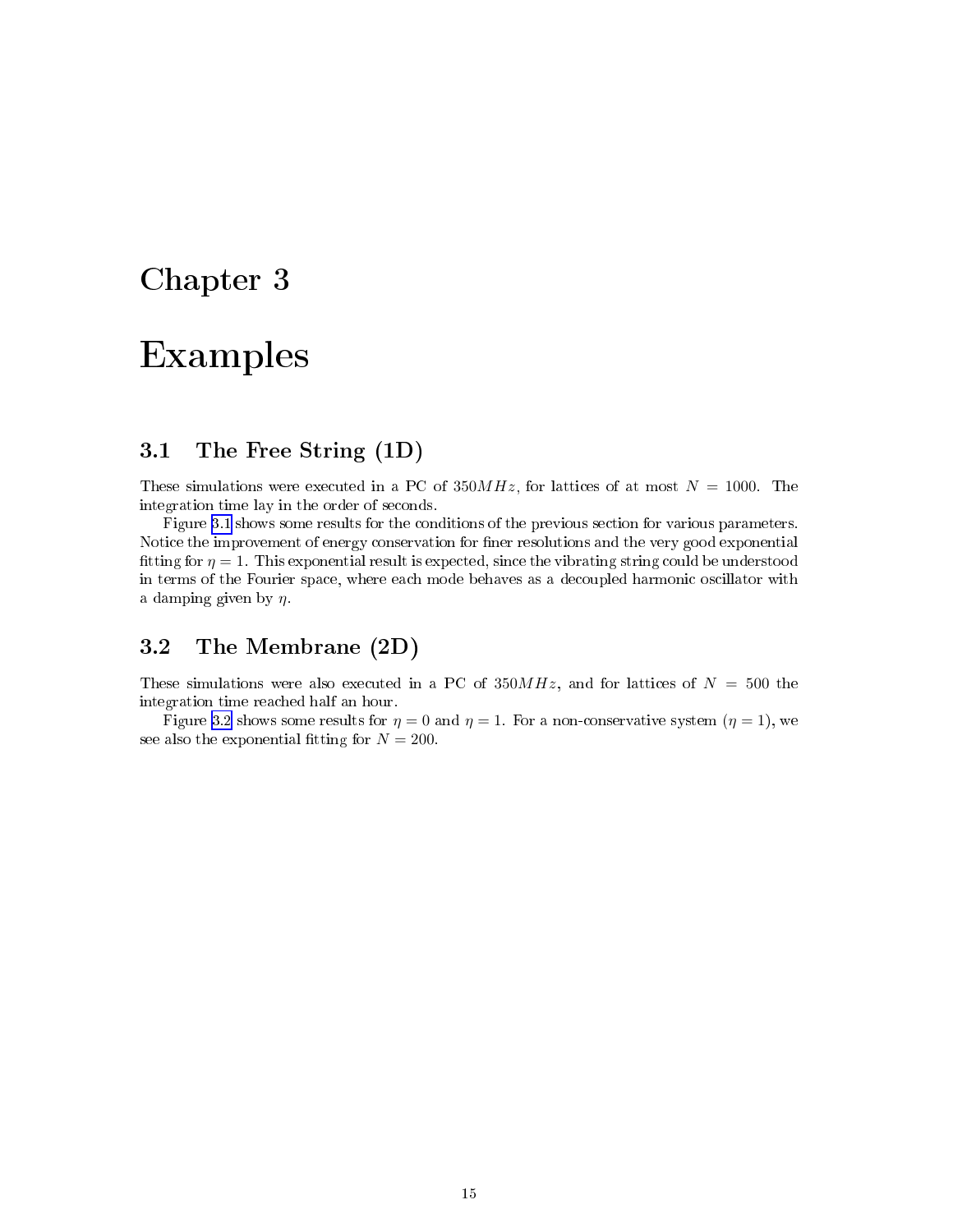<span id="page-16-0"></span>

Figure 3.1:  $E \times t$  for different lattice spacings and  $\eta = 0$  (above) and  $E \times t$  for  $N = 1000$  and  $\eta = 1$  (below). The linear dimension is fixed at  $L = 1$ .



Figure 3.2:  $E \times t$  for  $\eta = 0$  and various N (above) and  $E \times t$  for  $\eta = 1$  and  $N = 200$  (below). The dimensions of the membrane are  $L\times L=1$  for all runs.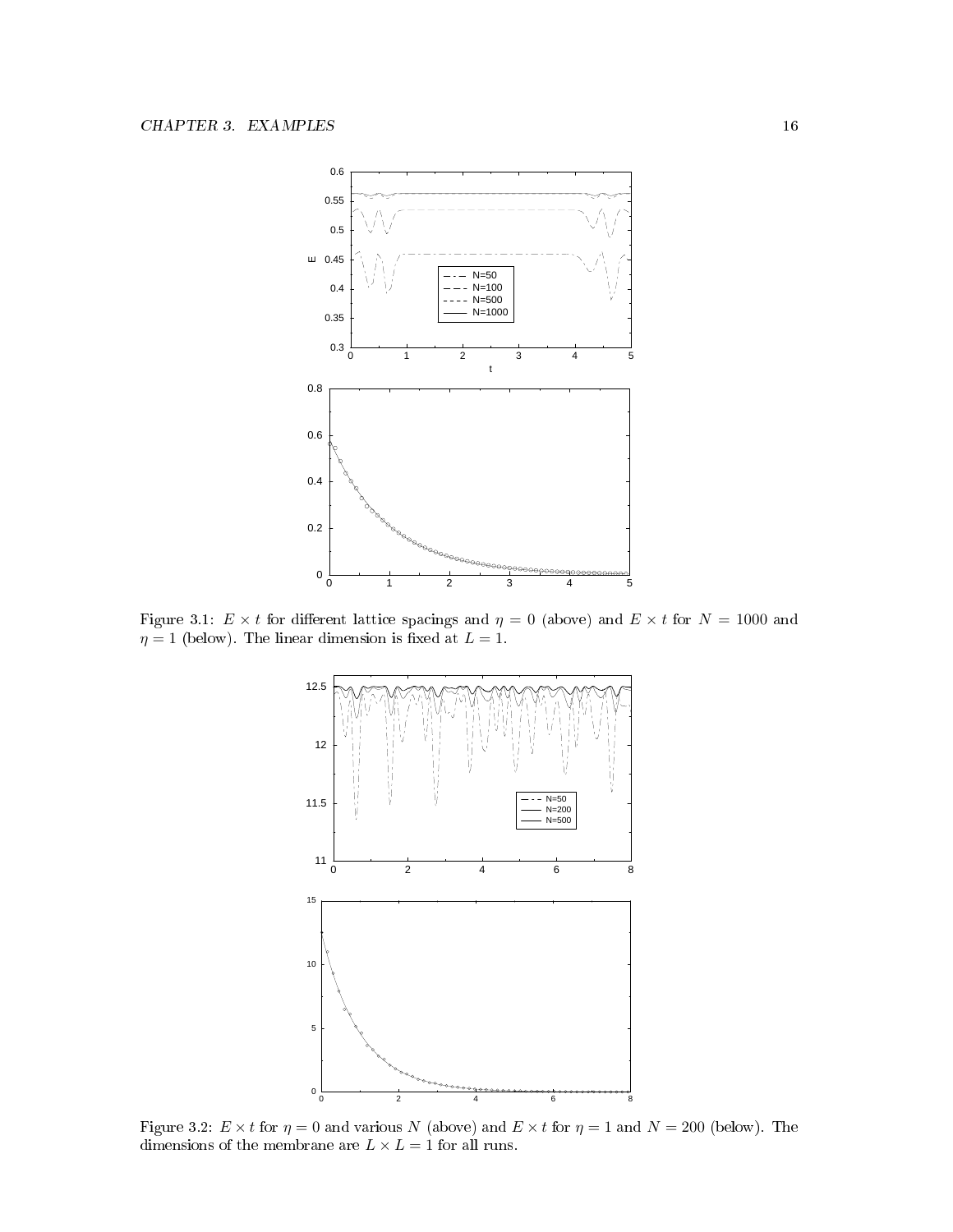## <span id="page-17-0"></span>Appendix A

## Taylor's Theorem

#### $A.1$ **Definitions**

When we want to transform a differential equation into a difference equation, the Taylor expansion is often used:

$$
f(x) = f(x_0) + f'(x_0)(x - x_0) + \frac{1}{2}f''(x_0)(x - x_0)^2 + \dots =
$$
 (A.1)

$$
= \sum_{n=0}^{\infty} \frac{f^{(n)}(x_0)}{n!} (x - x_0)^n,
$$
\n(A.2)

where  $x_0$  is the point around which we want to expand  $f(x)^{1}$ . An alternative form for this expansion is achieved doing a simple variable change  $x \to x + h$  and  $x_0 \to x$ :

$$
f(x+h) = \sum_{n=0}^{\infty} \frac{f^{(n)}(x)}{n!} h^n
$$
 (A.3)

In the numerical case we will be interested in *truncating* the series, so that we finish with a finite number of terms. We could then write this expansion in the following form:

$$
f(x+h) = \sum_{n=0}^{m} \frac{f^{(n)}(x)}{n!}h^n + \mathcal{O}(h^{m+1}),
$$
\n(A.4)

where  $\mathcal{O}(h^{m+1})$  corresponds to the truncated terms which powers of h are equal or higher than  $m+1$  (this term is frequently called the *error of order*  $m+1$ ). Notice that under the numerical point of view it is important to know the order of  $\mathcal O$  in the discretization, since for  $h \ll 1$ , the greater the order of  $\mathcal O$  the more negligible will be the error.

#### $\rm A.2$ Useful Expansions

Some expansions that will be used throughout this text are shown below. All of them could be obtained from (A.4) by dire
tly solving for the desired term or using more than one expansion to find higher order expansions for the derivative, and then solving the system. For instance:

$$
\begin{cases}\nf(x+h) = f(x) + f'(x)h + \frac{1}{2}f''(x)h^2 + \dots \\
f(x-h) = f(x) - f'(x)h + \frac{1}{2}f''(x)h^2 - \dots \\
f'(x) = \frac{f(x+h) - f(x)}{h} - \mathcal{O}(h)\n\end{cases} \tag{A.5}
$$

<sup>&</sup>lt;sup>1</sup> For  $x_0 = 0$  this expansion is also known as *Maclaurin expansion*.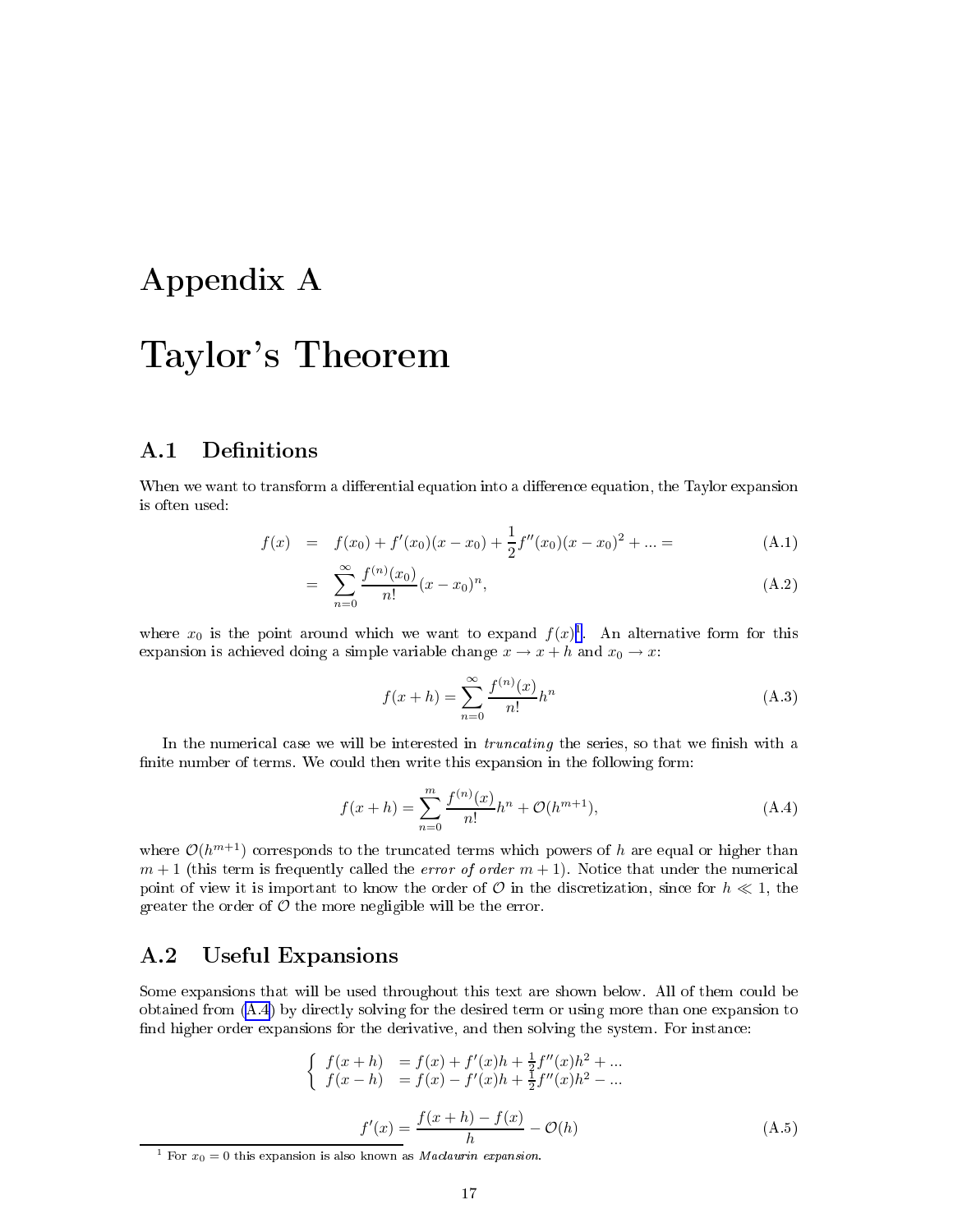$$
f'(x) = \frac{f(x+h) - f(x-h)}{2h} - 2\mathcal{O}(h^2)
$$
 (A.6)

$$
f''(x) = \frac{f(x+h) - 2f(x) + f(x-h)}{h^2} - 2\mathcal{O}(h^2)
$$
 (A.7)

$$
\frac{\partial f(x,y)}{\partial x} = \frac{f(x+h,y) - f(x,y)}{h} - \mathcal{O}(h) \tag{A.8}
$$

$$
\frac{\partial^2 f(x,y)}{\partial x^2} = \frac{f(x+h,y) - 2f(x,y) + f(x-h,y)}{h^2} - 2\mathcal{O}(h^2)
$$
\n(A.9)

Notice that when we divide an error of order  $\mathcal{O}(h^n)$  by  $h^r$ , automatically this error turns to order  $n-r$ , i.e.,  $\mathcal{O}(h^n)/h^r = \mathcal{O}(h^{n-r})$ .